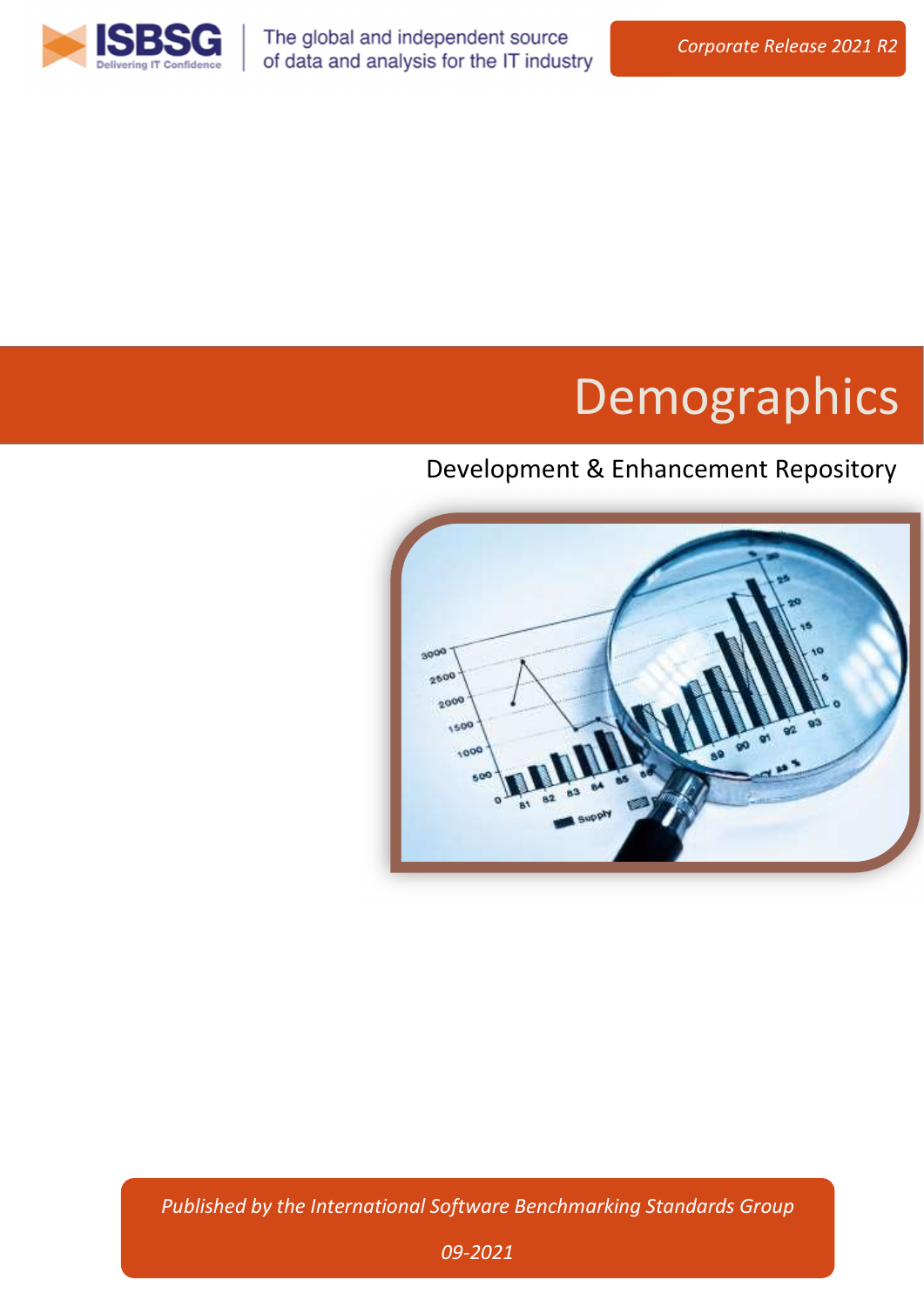$\mathbf 1$ 

## **Table of Contents**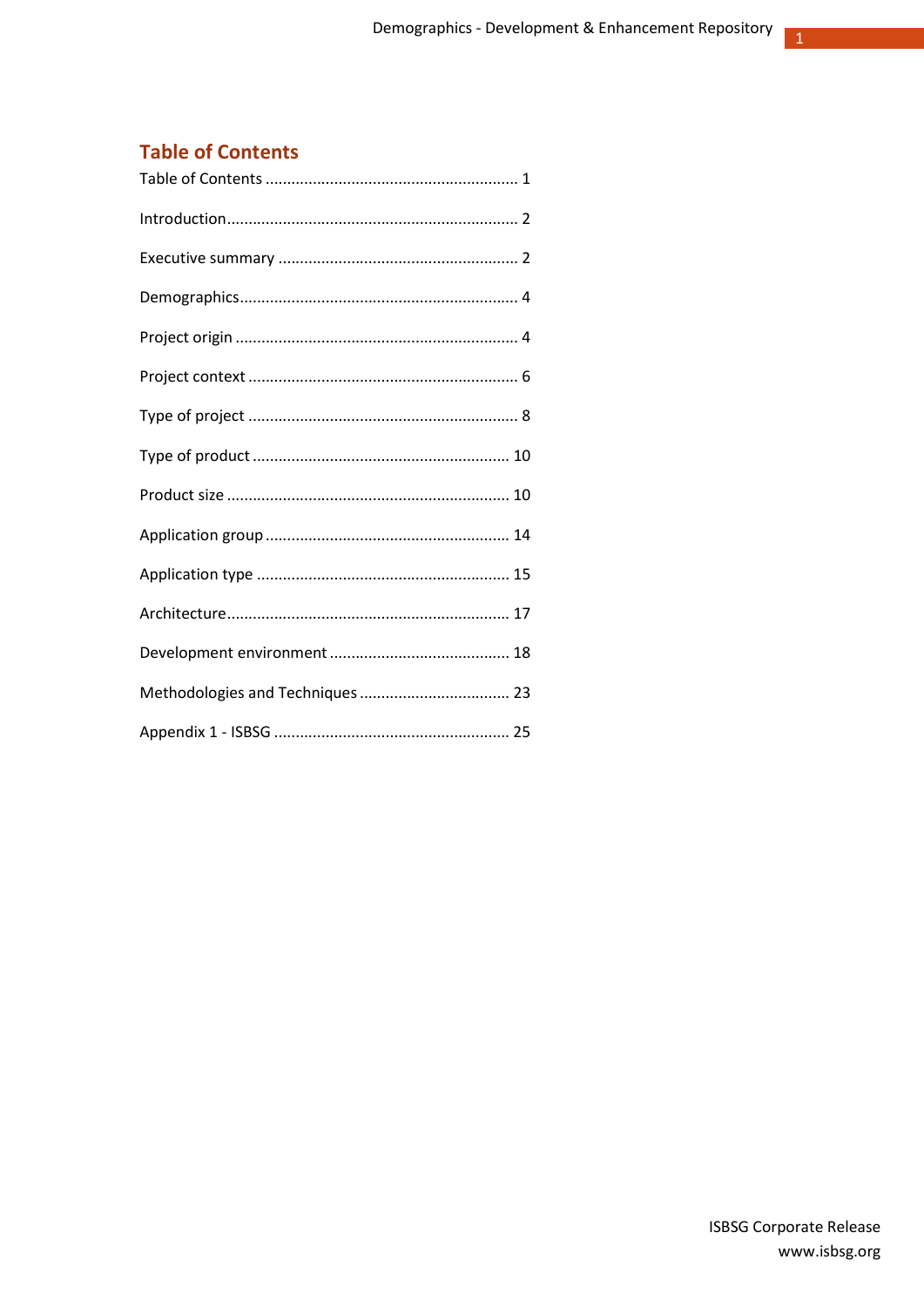## Introduction

This document provides details of the various project data types that are included in the ISBSG D&E (Development & Enhancement) repository, Sept, 2021.

You will note that the project totals shown at the bottom of the tables rarely equal the 10,600 projects in the Repository. This is because submitters do not necessarily provide project data for all the data fields that ISBSG offers. The "ISBSG Field Descriptions Sept 2021" document explains the contents of the various data fields that the Repository caters for.

By studying the demographics that follow, you will be able to establish the areas that are of specific interest to you. The data in the Repository projects have come from over thirty countries. This is what makes the ISBSG Repository unique. A broad range of project types from many industries and many business areas are available for you to use for estimating, awareness of trends, comparison of platforms and languages or benchmarking.

#### Executive summary

The projects in the Repository cover a broad cross-section of the software industry. In general, they have a business focus.

#### Project origin

- The projects have been submitted from more than 26 different countries. Major contributors are the United States (20.3% of all projects), Netherlands (18.2%), Spain (18.1%), Australia (8.0%), Japan (8.0%), Finland (5.7%), France (4.5%), China (3.7%), Canada (3.4%), India (3.1%), Denmark (1.6%), Brazil (1.5%), Mexico (1.4%) and United Kingdom (1.0%).
- The projects were performed in more than 30 different countries. Major contributors are Spain (23.8% of all projects where the country of effort is known), Netherlands (18.3%), United States (10.6), Finland (7.9%), France (6.2%), India (5.8%), Australia (5.4%), China (3.9%), Japan (3.7%) and Canada (3.3%).

#### Project context

- Industry sector: major sectors are Communications (28.4% of all projects where the organization type is known), Insurance (15.9%), Government (10.7%), Banking (9.8%), Manufacturing (9.8%), Medical and health care (5.7%), Financial (4.8%) Electronics/computers (2.1%) and Service industry (2.1%).
- Business area: major areas are Communications (30.6% of all projects where the business area is known), Insurance (18.0%), Banking (10.6%), Manufacturing (8.7%), Government (8.0%), Medical & Health Care (6.4%), Finance (5.0%), Public Sector (4.5%), Computers & Software (1.9%) and Community Services (1.4%)

#### Type of project

 Development type: 71.6% are enhancement projects, 28.0% are new developments, and 1.0% are re-developments.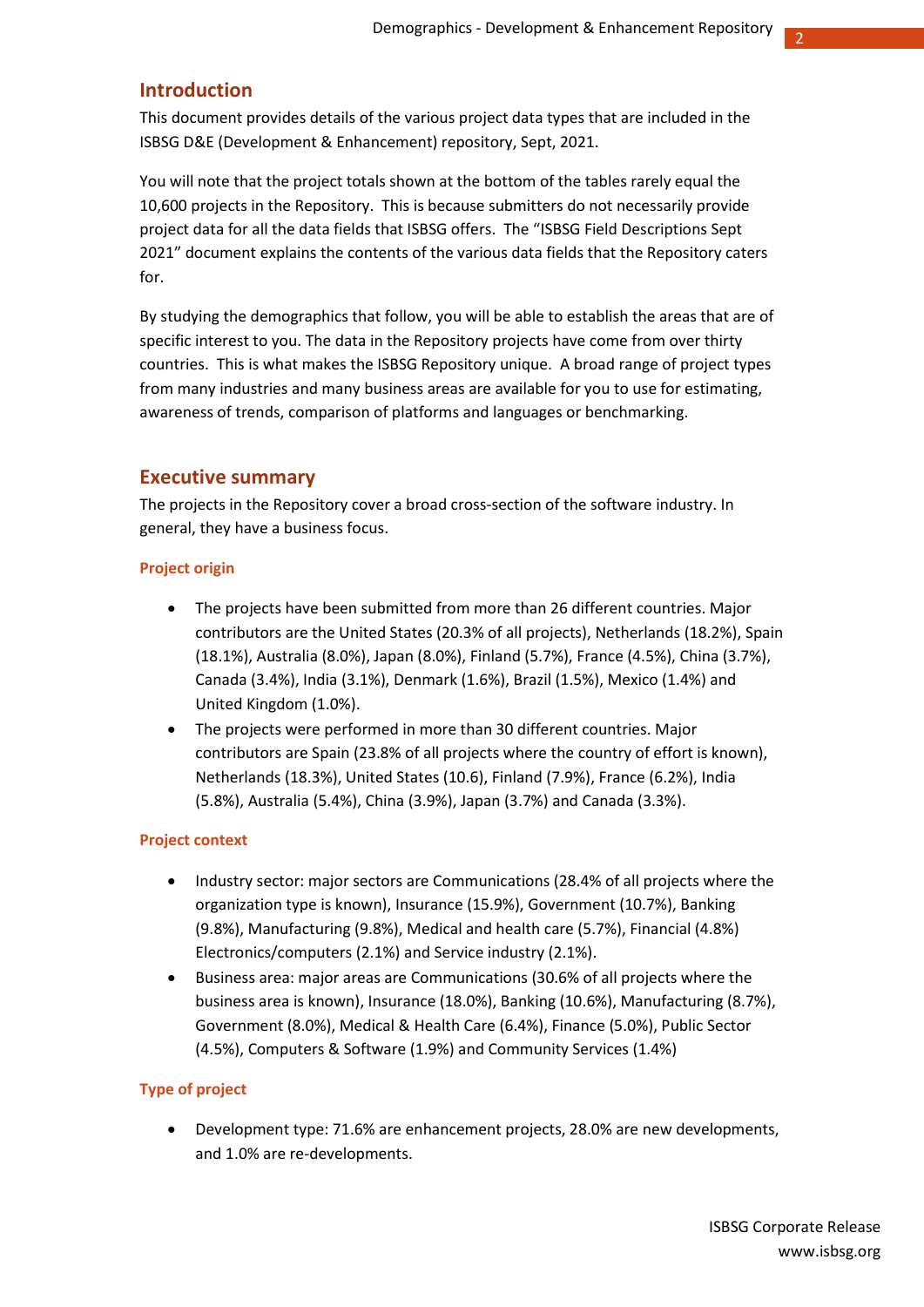3

- Intended market: 92.7% of projects are developed for internal use, (i.e. for the organization that contributed the project to the Repository), and 7.0% for external use. 30.9% are developed in-house and 68.8% are outsourced.
- Team size: 34.1% of projects have up to 4 people in the development team, 30.5% have 5 to 9 people, 18.9% have 10 to 19 people, and 16.4% have 20 or more people.

### Type of product

- Application group: 91.5% are business applications, 4.4% are real-time applications, and 3.2% are mathematically-intensive applications.
- Architecture: 35.9% of projects for which this information is available have a clientserver architecture, and 28.0% have a multi-tier architecture (there is some overlap between these groups of projects). 36.1% are stand-alone systems.

#### Development environment

 Platform: 32.6% are mainframe projects, 10.9% midrange, and 22.3% personal computers. 34.2% of projects involve multiple platforms.

## Development methods

- For ISBSG purposes a methodology applies to the whole project development process. This is distinct from techniques, which apply to individual activities within the development process.
- Methodology: 70.4% of projects that describe methodologies report using a waterfall model. Other methodologies include Agile and/or RUP (18.7%), Joint Application Development (2.7%), Rapid Application Development (2.7%), Multifunctional teams (2.4%) and Timeboxing (0.7%).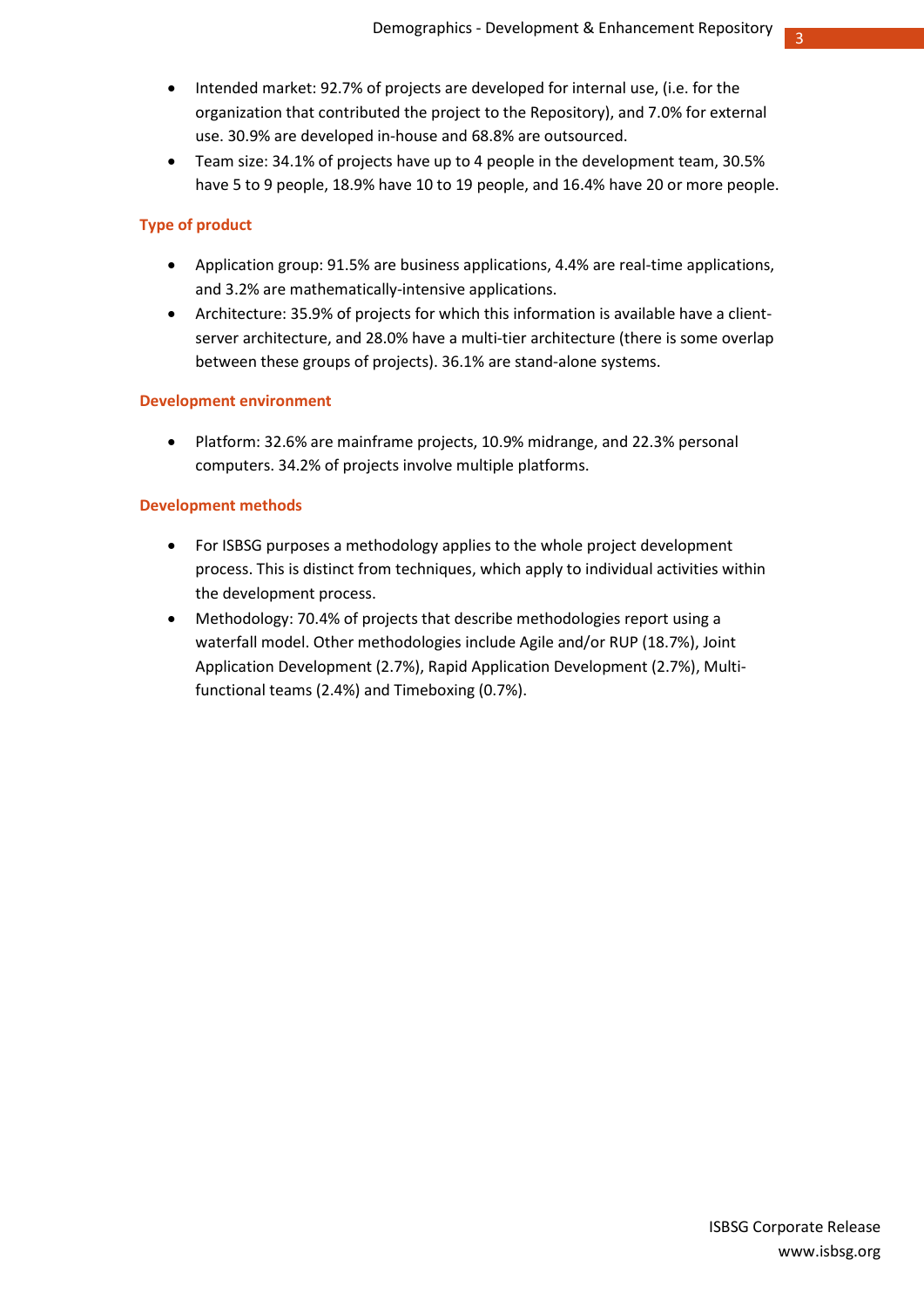## Demographics

## Project origin

## Country of origin

Projects have been contributed from 26 different countries.



#### Figure 1 - Demographics country of origin

| <b>Demographics</b>      |                 |                   |
|--------------------------|-----------------|-------------------|
| <b>Country of origin</b> | <b>Projects</b> | <b>Percentage</b> |
| <b>Countries</b>         | N               | %                 |
| <b>United States</b>     | 2142            | 20.3%             |
| Netherlands              | 1917            | 18.2%             |
| Spain                    | 1905            | 18.1%             |
| Australia                | 847             | 8.0%              |
| Japan                    | 841             | 8.0%              |
| Finland                  | 599             | 5.7%              |
| France                   | 471             | 4.5%              |
| China                    | 392             | 3.7%              |
| Canada                   | 360             | 3.4%              |
| India                    | 324             | 3.1%              |
| Denmark                  | 172             | 1.6%              |
| Brazil                   | 156             | 1.5%              |
| Mexico                   | 145             | 1.4%              |
| United Kingdom           | 91              | 0.9%              |
| Other                    | 169             | 1.6%              |
| <b>Total</b>             | 10531           | 100%              |

Table 1 - Demographics country of origin

4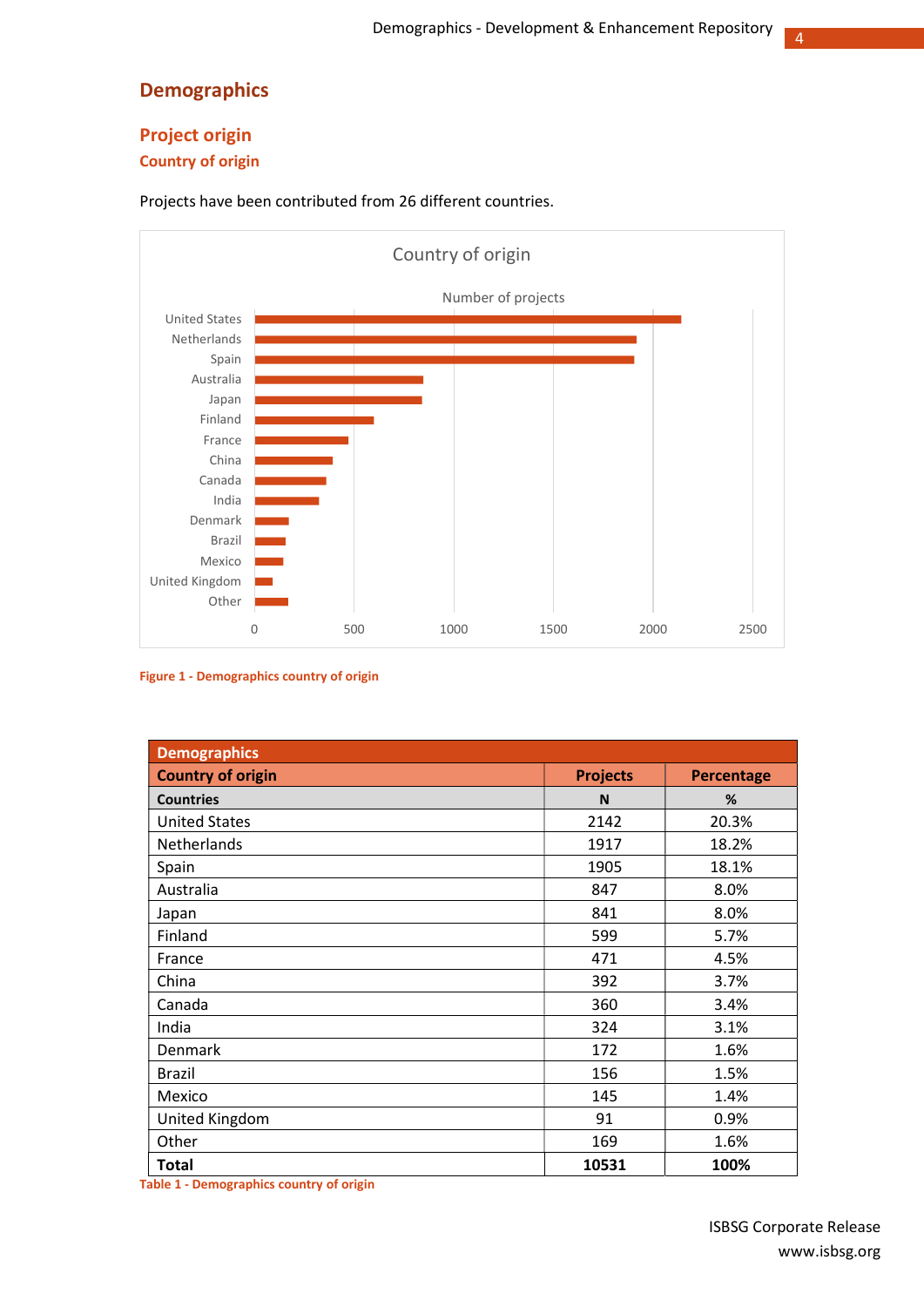

## Country of effort

Figure 2 - Demographics country of effort

| <b>Demographics</b>      |                 |                   |
|--------------------------|-----------------|-------------------|
| <b>Country of effort</b> | <b>Projects</b> | <b>Percentage</b> |
| <b>Countries</b>         | N               | %                 |
| Spain                    | 1786            | 23.8%             |
| Netherlands              | 1374            | 18.3%             |
| <b>United States</b>     | 796             | 10.6%             |
| Finland                  | 592             | 7.9%              |
| France                   | 463             | 6.2%              |
| India                    | 432             | 5.8%              |
| Australia                | 405             | 5.4%              |
| China                    | 295             | 3.9%              |
| Japan                    | 275             | 3.7%              |
| Canada                   | 251             | 3.3%              |
| Denmark                  | 173             | 2.3%              |
| <b>Brazil</b>            | 155             | 2.1%              |
| Mexico                   | 145             | 1.9%              |
| United Kingdom           | 114             | 1.5%              |
| Other                    | 248             | 3.3%              |
| <b>Total</b>             | 7504            | 100%              |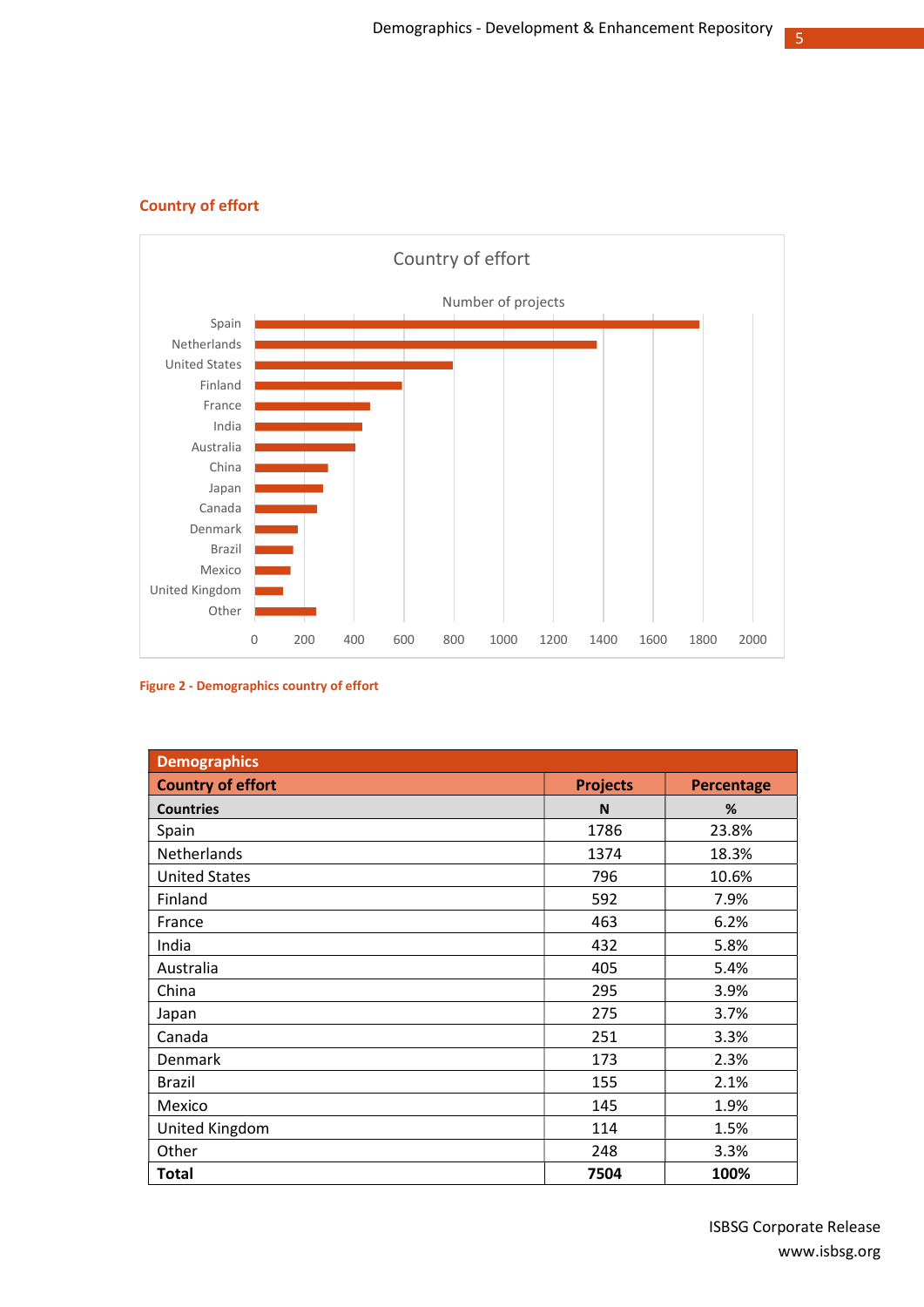6

#### Table 2 - Demographics country of effort

## Project context

## Industry sector

The Industry Sector summarizes the industry, or type of organization, for which each project has been developed.



#### Figure 3 - Demographics industry sector

| <b>Demographics</b>          |                 |                   |
|------------------------------|-----------------|-------------------|
| <b>Industry sector</b>       | <b>Projects</b> | <b>Percentage</b> |
| <b>Industries</b>            | N               | %                 |
| Communication                | 2581            | 28.4%             |
| Insurance                    | 1445            | 15.9%             |
| Government                   | 967             | 10.7%             |
| <b>Banking</b>               | 892             | 9.8%              |
| Manufacturing                | 886             | 9.8%              |
| Medical & health care        | 513             | 5.7%              |
| Financial                    | 437             | 4.8%              |
| Electronics / computers      | 192             | 2.1%              |
| Service industry             | 190             | 2.1%              |
| Wholesale / retail           | 181             | 2.0%              |
| <b>Utilities</b>             | 130             | 1.4%              |
| <b>Professional services</b> | 64              | 0.7%              |
| Other                        | 599             | 6.6%              |
| <b>Total</b>                 | 9077            | 100%              |

Table 3 - Demographics industry sector

ISBSG Corporate Release www.isbsg.org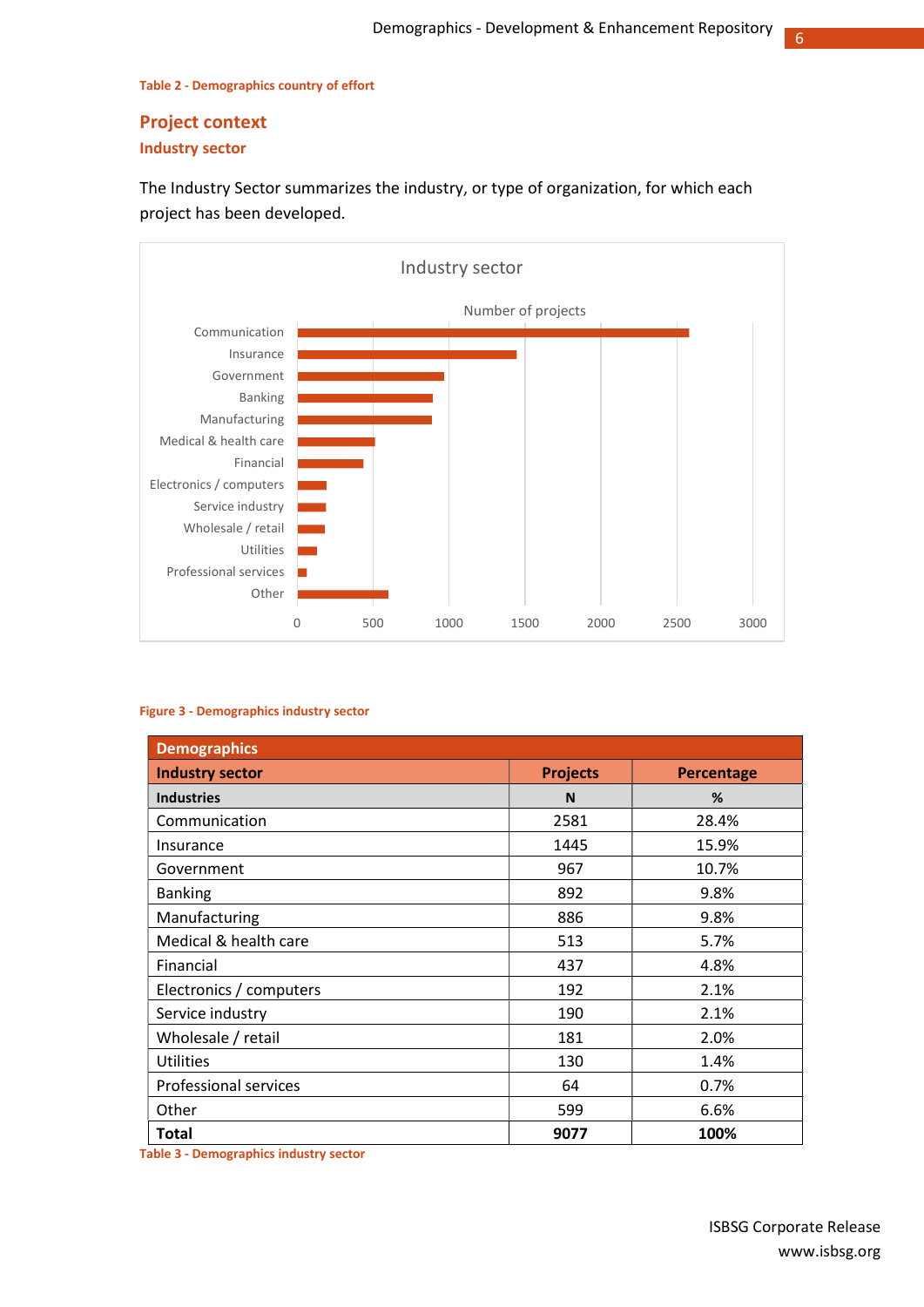#### Business area

This is the business area within the organization/industry that the project/application will be supporting.



Figure 4 - Demographics business area

| <b>Demographics</b>                     |                 |                   |
|-----------------------------------------|-----------------|-------------------|
| <b>Business area</b>                    | <b>Projects</b> | <b>Percentage</b> |
| <b>Areas</b>                            | N               | %                 |
| Communications                          | 2565            | 30.6%             |
| Insurance                               | 1505            | 18.0%             |
| <b>Banking</b>                          | 889             | 10.6%             |
| Manufacturing                           | 727             | 8.7%              |
| Government                              | 667             | 8.0%              |
| <b>Medical and Health Care</b>          | 540             | 6.4%              |
| Financial, Property & Business Services | 421             | 5.0%              |
| <b>Public Administration</b>            | 375             | 4.5%              |
| Computers & Software                    | 160             | 1.9%              |
| <b>Community Services</b>               | 121             | 1.4%              |
| Transport & Storage                     | 93              | 1.1%              |
| Wholesale & Retail Trade                | 89              | 1.1%              |
| Defence                                 | 86              | 1.0%              |
| Other                                   | 144             | 1.7%              |
| <b>Total</b>                            | 8382            | 100%              |

Table 4 - Demographics business area

7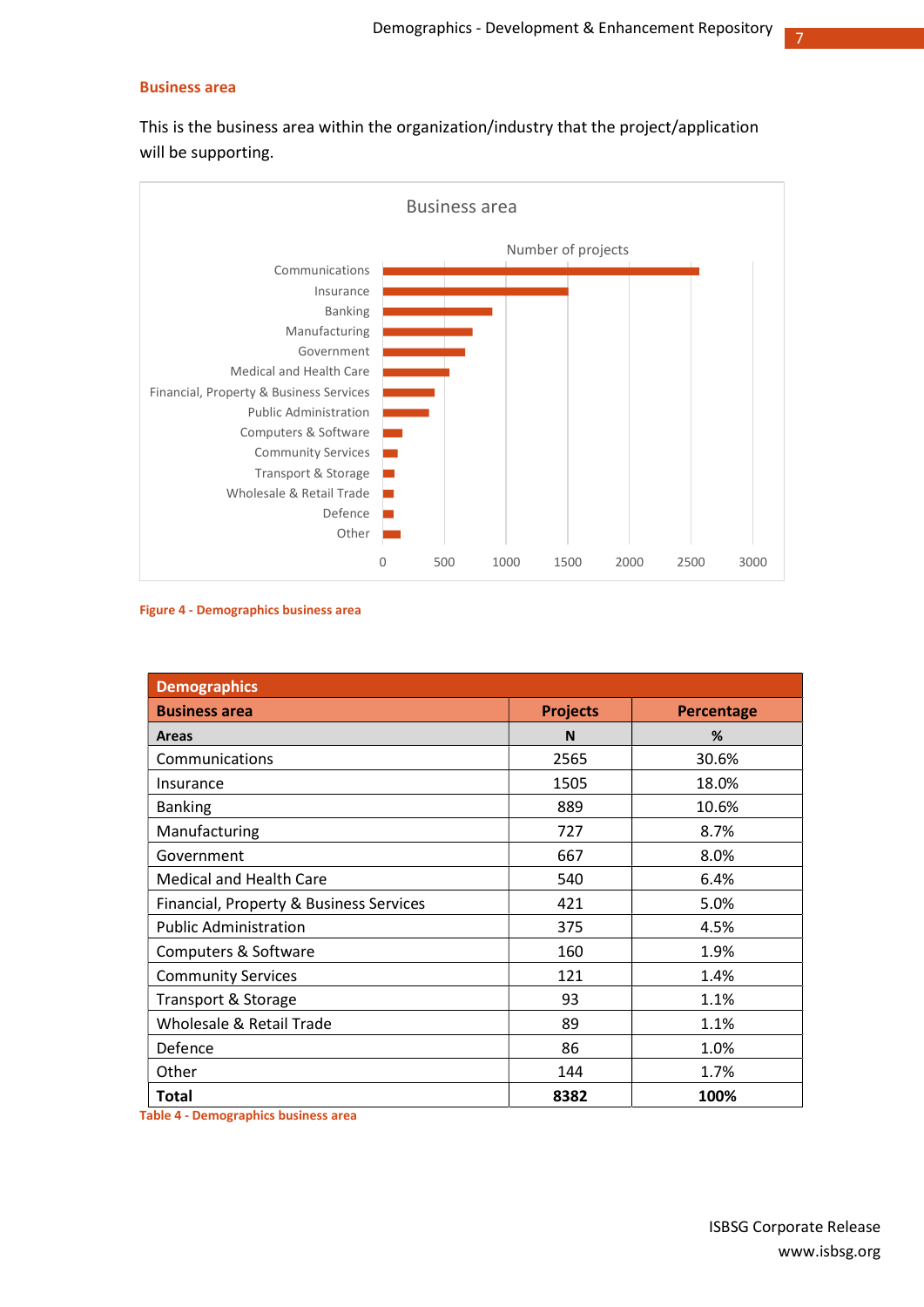8

## Type of project

#### Development type

A detailed explanation of the development types is given in Appendices, Glossary of Terms.



#### Figure 5 - Demographics development type

| <b>Demographics</b>     |                 |            |
|-------------------------|-----------------|------------|
| <b>Development type</b> | <b>Projects</b> | Percentage |
| <b>Types</b>            | N               | %          |
| Enhancement             | 7585            | 71.6%      |
| New development         | 2849            | 26.9%      |
| Re-development          | 104             | 1.0%       |
| Other                   | 61              | 0.6%       |
| <b>Total</b>            | 10599           | 100%       |

Table 5 - Demographics development type

#### Intended market

This defines the relationship between the customer, the project/application developer, and application user. If the customer and the developer are in the same organization, the project is assumed to be an in-house development; if the customer and user are in the same organization the project is assumed to be developed for internal use. For some projects, it is possible to determine whether the development was in-house or outsourced, or whether the users are internal or external, but not both.



ISBSG Corporate Release www.isbsg.org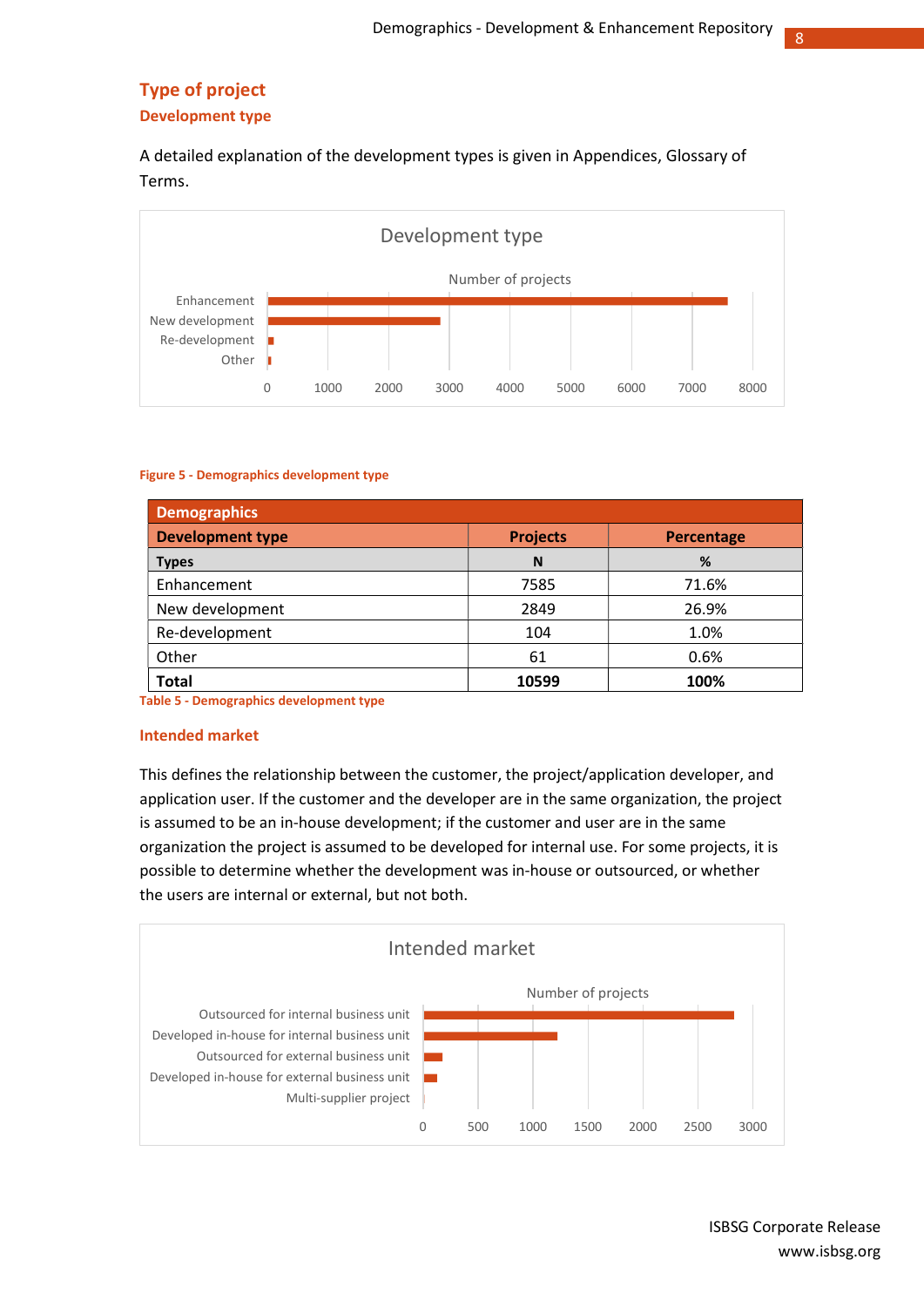9

#### Figure 6 - Demographics intended market

| <b>Demographics</b>                           |                 |            |
|-----------------------------------------------|-----------------|------------|
| <b>Intended market</b>                        | <b>Projects</b> | Percentage |
| <b>Markets</b>                                | N               | %          |
| Outsourced for internal business unit         | 2828            | 64.7%      |
| Developed in-house for internal business unit | 1223            | 28.0%      |
| Outsourced for external business unit         | 178             | 4.1%       |
| Developed in-house for external business unit | 127             | 2.9%       |
| Multi-supplier project                        | 13              | 0.3%       |
| <b>Total</b>                                  | 4369            | 100%       |

Table 6 Demographics intended market

#### Team size

This is the maximum number of people in the development team at any given time in the project.



#### Figure 7 - Demographics team size

| <b>Demographics</b> |                 |            |
|---------------------|-----------------|------------|
| <b>Team size</b>    | <b>Projects</b> | Percentage |
| <b>Catergories</b>  | N               | %          |
| $1$ to $2$          | 402             | 12.8%      |
| $3$ to 4            | 668             | 21.3%      |
| 5 to 9              | 958             | 30.5%      |
| 10 to 14            | 420             | 13.4%      |
| 15 to 19            | 174             | 5.5%       |
| 20 to 40            | 267             | 8.5%       |
| 41 to 100           | 196             | 6.2%       |
| $101+$              | 54              | 1.7%       |
| <b>Total</b>        | 3139            | 100%       |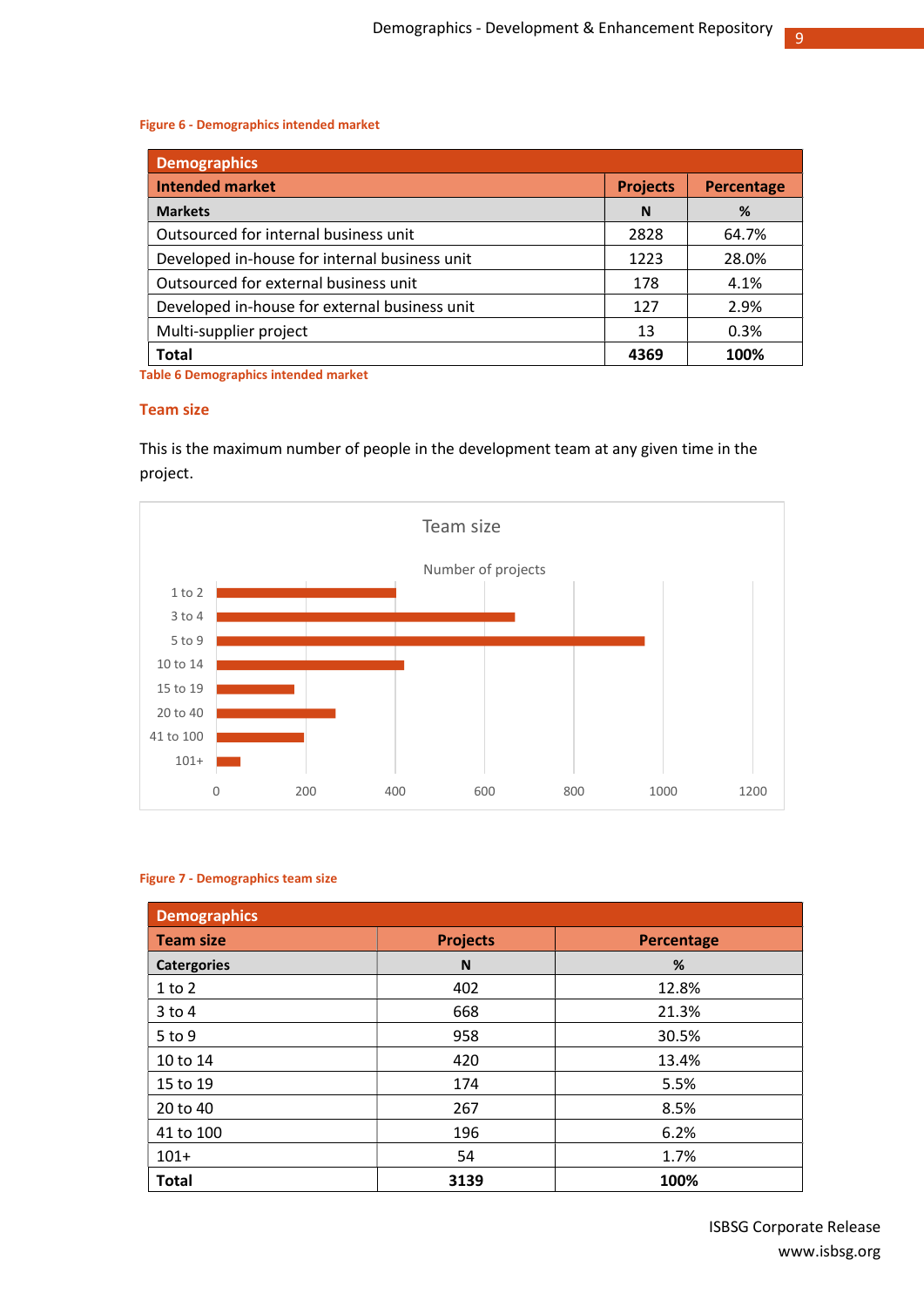#### Table 7 - Demographics team size

## Type of product

## Product size

Size is measured in function points. The 4 main function point counting approaches represented in the Repository are IFPUG CPM 4.0 or later, COSMIC, FiSMA and NESMA. Other approaches represented in the Repository include Mark II, Feature Points, and older versions of IFPUG (IFPUG 2, IFPUG 3) but there are few such projects and very few have been contributed to the Repository for many years now.

The following tables and histograms show the range of project sizes, for each of these 4 function point counting approaches.

#### IFPUG 4

The table shows the sizes (in UFPs) of projects sized with IFPUG function points, that are known or presumed to have been sized using CPM4.0 or later.



#### Figure 8 - Demographics product size IFPUG 4+

| <b>Demographics</b>       |                 |            |
|---------------------------|-----------------|------------|
| <b>Product size IFPUG</b> | <b>Projects</b> | Percentage |
| <b>Catergories</b>        | N               | %          |
| $0$ to $9$ (XXS)          | 237             | 3.2%       |
| 10 to 29 (XS)             | 541             | 7.4%       |
| 30 to 99 (S)              | 2344            | 32.0%      |
| 100 to 299 (M1)           | 2527            | 34.5%      |
| 300 to 999 (M2)           | 1282            | 17.5%      |
| 1000 to 2999 (L)          | 337             | 4.6%       |
| 3000 to 8999 (XL)         | 52              | 0.7%       |
| 9000 to 17999 (XXL)       | 10              | 0.1%       |
| 18000 or more (XXXL)      | $\mathcal{P}$   | 0.0%       |
| Total                     | 7332            | 100%       |

Table 8 - Demographics product size IFPUG 4+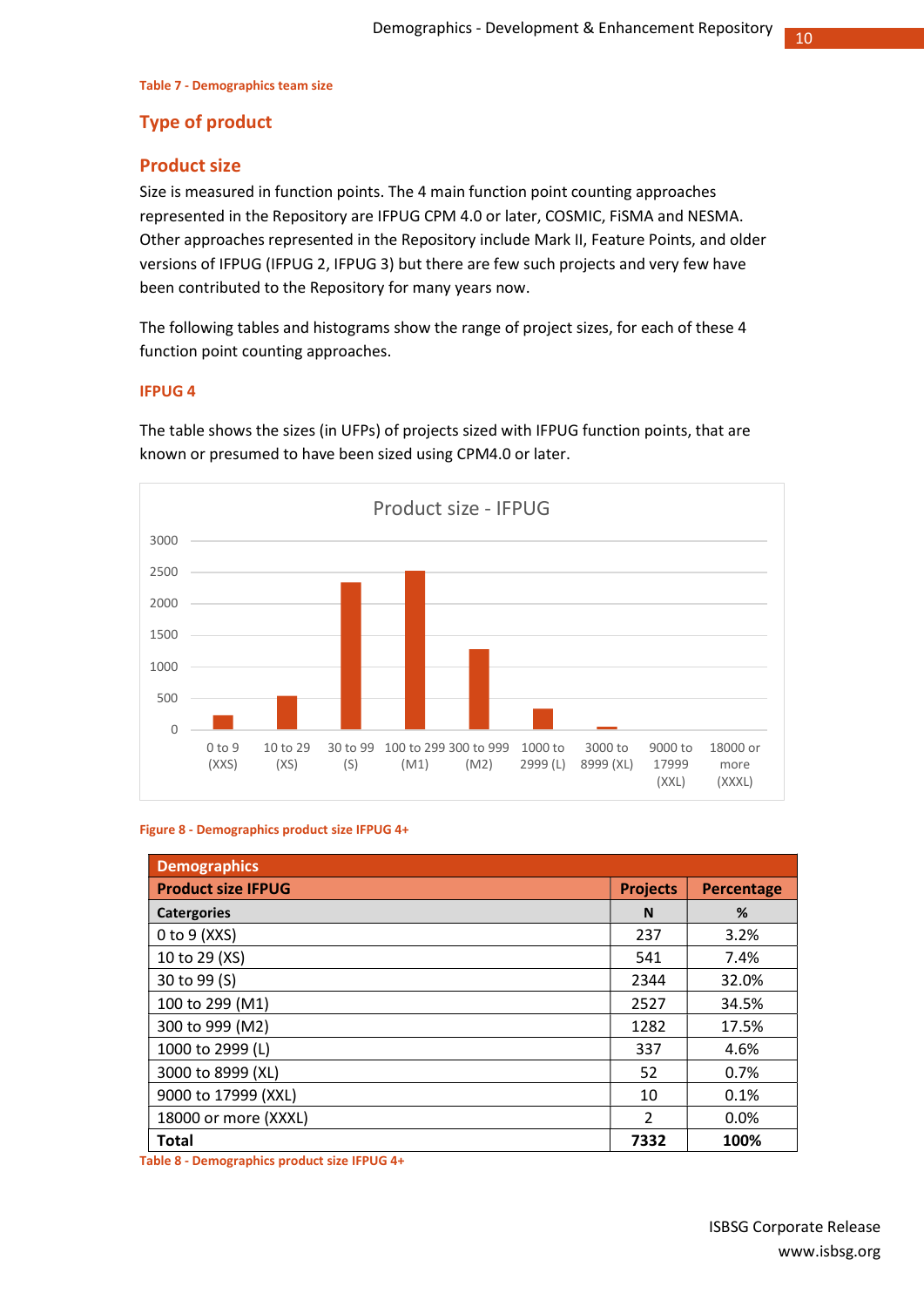





| <b>Demographics</b>        |                 |            |
|----------------------------|-----------------|------------|
| <b>Product size COSMIC</b> | <b>Projects</b> | Percentage |
| <b>Catergories</b>         | N               | %          |
| $0$ to $9$ (XXS)           | 231             | 24.9%      |
| 10 to 29 (XS)              | 164             | 17.7%      |
| 30 to 99 (S)               | 197             | 21.2%      |
| 100 to 299 (M1)            | 179             | 19.3%      |
| 300 to 999 (M2)            | 113             | 12.2%      |
| 1000 to 2999 (L)           | 43              | 4.6%       |
| 3000 to 8999 (XL)          | $\mathbf{1}$    | 0.1%       |
| 9000 to 17999 (XXL)        | $\Omega$        | $0.0\%$    |
| 18000 or more (XXXL)       | $\Omega$        | 0.0%       |
| <b>Total</b>               | 928             | 100%       |

Table 9 - Demographics product size COSMIC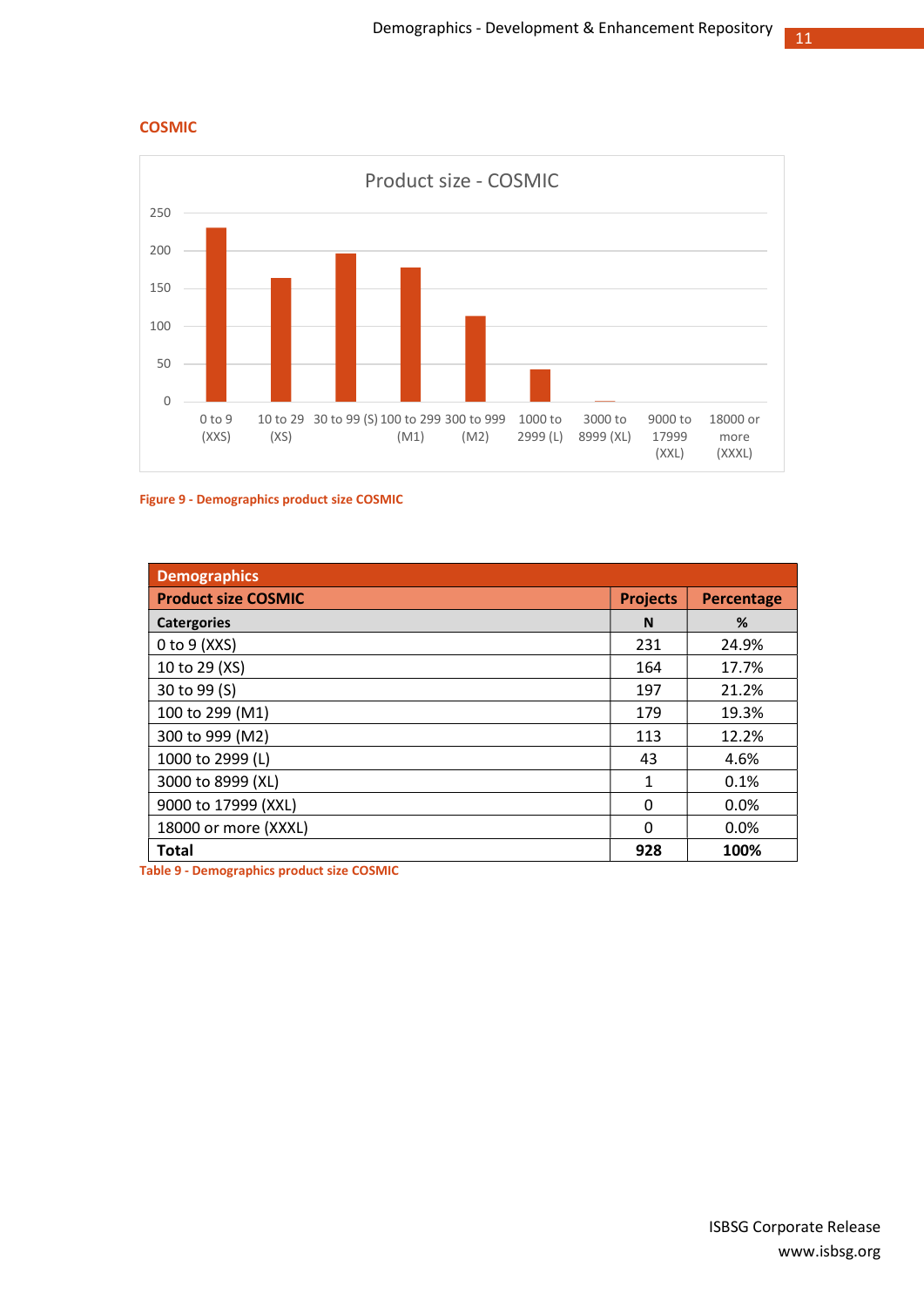#### NESMA



#### Figure 10 - Demographics product size NESMA

| <b>Demographics</b>       |                 |            |
|---------------------------|-----------------|------------|
| <b>Product size NESMA</b> | <b>Projects</b> | Percentage |
| <b>Catergories</b>        | N               | %          |
| $0$ to $9$ (XXS)          | 19              | 1.6%       |
| 10 to 29 (XS)             | 37              | 3.1%       |
| 30 to 99 (S)              | 131             | 10.8%      |
| 100 to 299 (M1)           | 267             | 22.0%      |
| 300 to 999 (M2)           | 442             | 36.4%      |
| 1000 to 2999 (L)          | 299             | 24.6%      |
| 3000 to 8999 (XL)         | 18              | 1.5%       |
| 9000 to 17999 (XXL)       | 0               | $0.0\%$    |
| 18000 or more (XXXL)      | $\Omega$        | 0.0%       |
| Total                     | 1213            | 100%       |

Table 10 - Demographics product size NESMA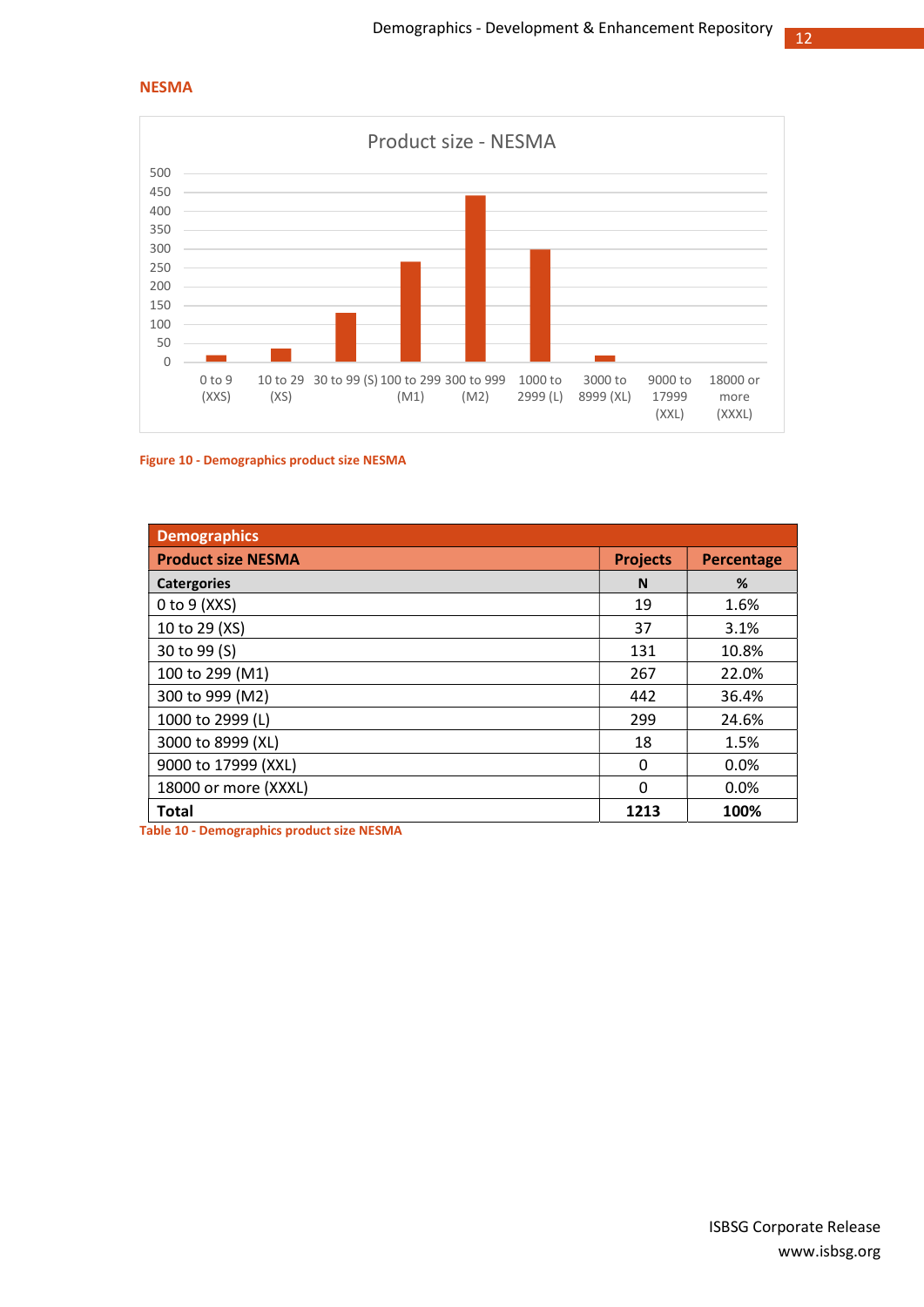

#### FiSMA

#### Figure 11 - Demographics product size FiSMA

| <b>Demographics</b>       |                 |                   |
|---------------------------|-----------------|-------------------|
| <b>Product size FISMA</b> | <b>Projects</b> | <b>Percentage</b> |
| <b>Catergories</b>        | N               | %                 |
| $0$ to $9$ (XXS)          | 4               | 0.7%              |
| 10 to 29 (XS)             | 17              | 2.9%              |
| 30 to 99 (S)              | 109             | 18.8%             |
| 100 to 299 (M1)           | 228             | 39.3%             |
| 300 to 999 (M2)           | 178             | 30.7%             |
| 1000 to 2999 (L)          | 40              | 6.9%              |
| 3000 to 8999 (XL)         | 3               | 0.5%              |
| 9000 to 17999 (XXL)       | 1               | 0.2%              |
| 18000 or more (XXXL)      | $\Omega$        | 0.0%              |
| <b>Total</b>              | 580             | 100%              |

Table 11 - Demographics product size FiSMA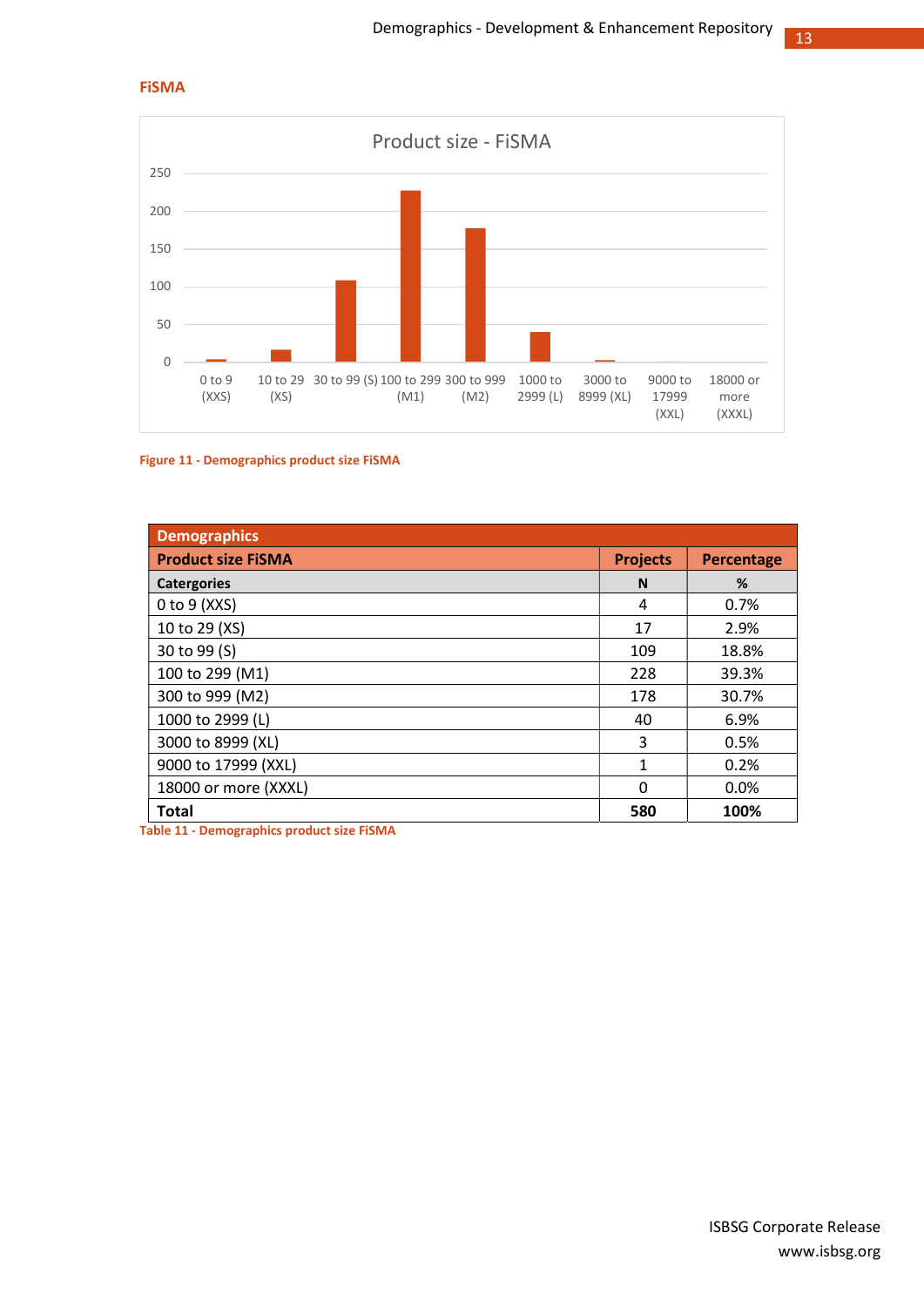## Application group

The application type identifies the type of application being addressed by the project (e.g. information system, transaction/production system, process control.)

As there are hundreds of different application types recorded, they are grouped here into 4 groups.



#### Figure 12 - Demographics application group

| Demographics <sup>1</sup>            |                 |                   |  |
|--------------------------------------|-----------------|-------------------|--|
| <b>Application group</b>             | <b>Projects</b> | <b>Percentage</b> |  |
| <b>Categories</b>                    | N               | %                 |  |
| <b>Business application</b>          | 6695            | 91.5%             |  |
| Real-time application                | 319             | 4.4%              |  |
| Mathematically-intensive application | 235             | 3.2%              |  |
| Infrastructure software              | 65              | 0.9%              |  |
| <b>Total</b>                         | 7316            | 100%              |  |

Table 12 - Demographics application group

www.isbsg.org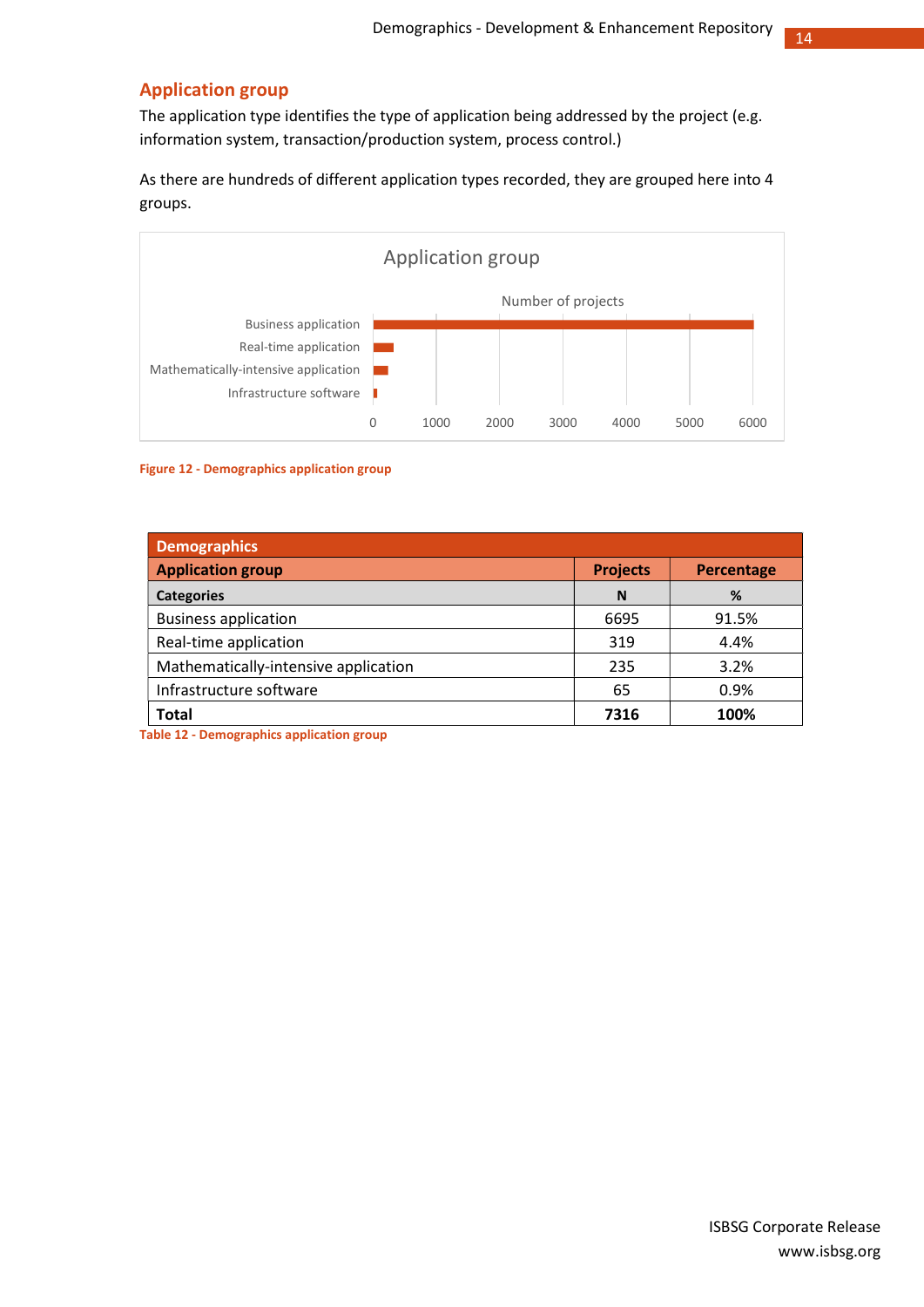## Application type

A finer-grained breakdown of application types follows.



Figure 13 - Demographics application type

www.isbsg.org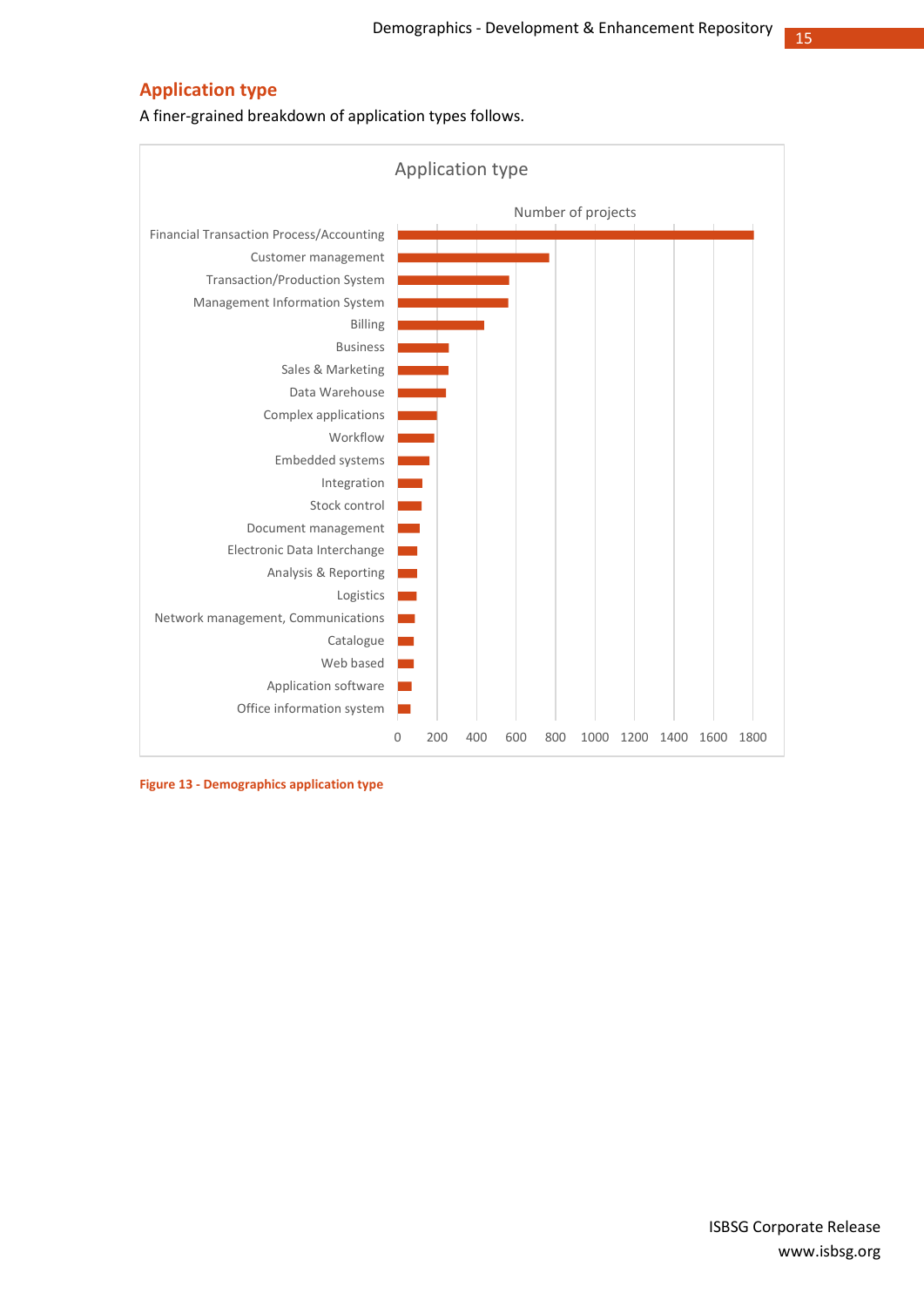| <b>Demographics</b>                             |                 |            |
|-------------------------------------------------|-----------------|------------|
| <b>Application type</b>                         | <b>Projects</b> | Percentage |
| <b>Categories</b>                               | N               | %          |
| <b>Financial Transaction Process/Accounting</b> | 1855            | 28.4%      |
| Customer management                             | 768             | 11.8%      |
| <b>Transaction/Production System</b>            | 564             | 8.6%       |
| Management Information System                   | 561             | 8.6%       |
| <b>Billing</b>                                  | 438             | 6.7%       |
| <b>Business</b>                                 | 260             | 4.0%       |
| Sales & Marketing                               | 257             | 3.9%       |
| Data Warehouse                                  | 245             | 3.8%       |
| Complex applications                            | 198             | 3.0%       |
| Workflow                                        | 185             | 2.8%       |
| <b>Embedded systems</b>                         | 161             | 2.5%       |
| Integration                                     | 125             | 1.9%       |
| Stock control                                   | 121             | 1.9%       |
| Document management                             | 112             | 1.7%       |
| Electronic Data Interchange                     | 99              | 1.5%       |
| Analysis & Reporting                            | 98              | 1.5%       |
| Logistics                                       | 96              | 1.5%       |
| Network management, Communications              | 87              | 1.3%       |
| Catalogue                                       | 81              | 1.2%       |
| Web based                                       | 81              | 1.2%       |
| Application software                            | 71              | 1.1%       |
| Office information system                       | 65              | 1.0%       |
| <b>Total</b>                                    | 6528            | 100%       |

Table 13 - Demographics application type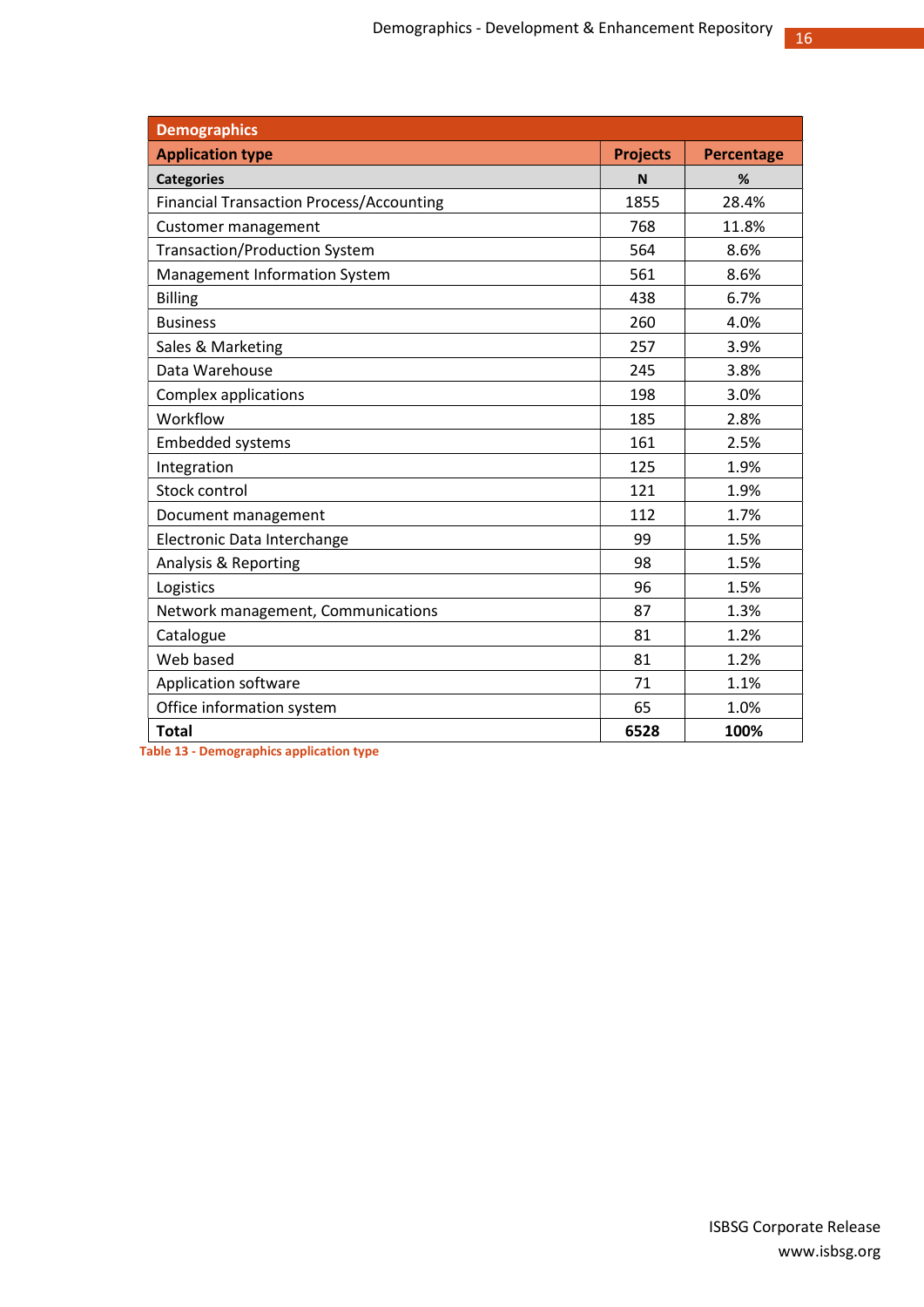## Architecture

Two broad types of system architecture are represented in the Repository: client-server (of various flavours), and multi-tier (of various flavours). Stand-alone systems are also recorded as a contrast to client-server systems.



#### Figure 14 - Demographics architecture

| <b>Demographics</b>           |                 |            |  |
|-------------------------------|-----------------|------------|--|
| <b>Architecture</b>           | <b>Projects</b> | Percentage |  |
| <b>Categories</b>             | N               | %          |  |
| Stand alone                   | 1405            | 36.1%      |  |
| Client server                 | 1397            | 35.9%      |  |
| Multi-tier                    | 538             | 13.8%      |  |
| Multi-tier client server      | 276             | 7.1%       |  |
| Multi-tier with web interface | 275             | 7.1%       |  |
| <b>Total</b>                  | 3891            | 100%       |  |

Table 14 - Demographics architecture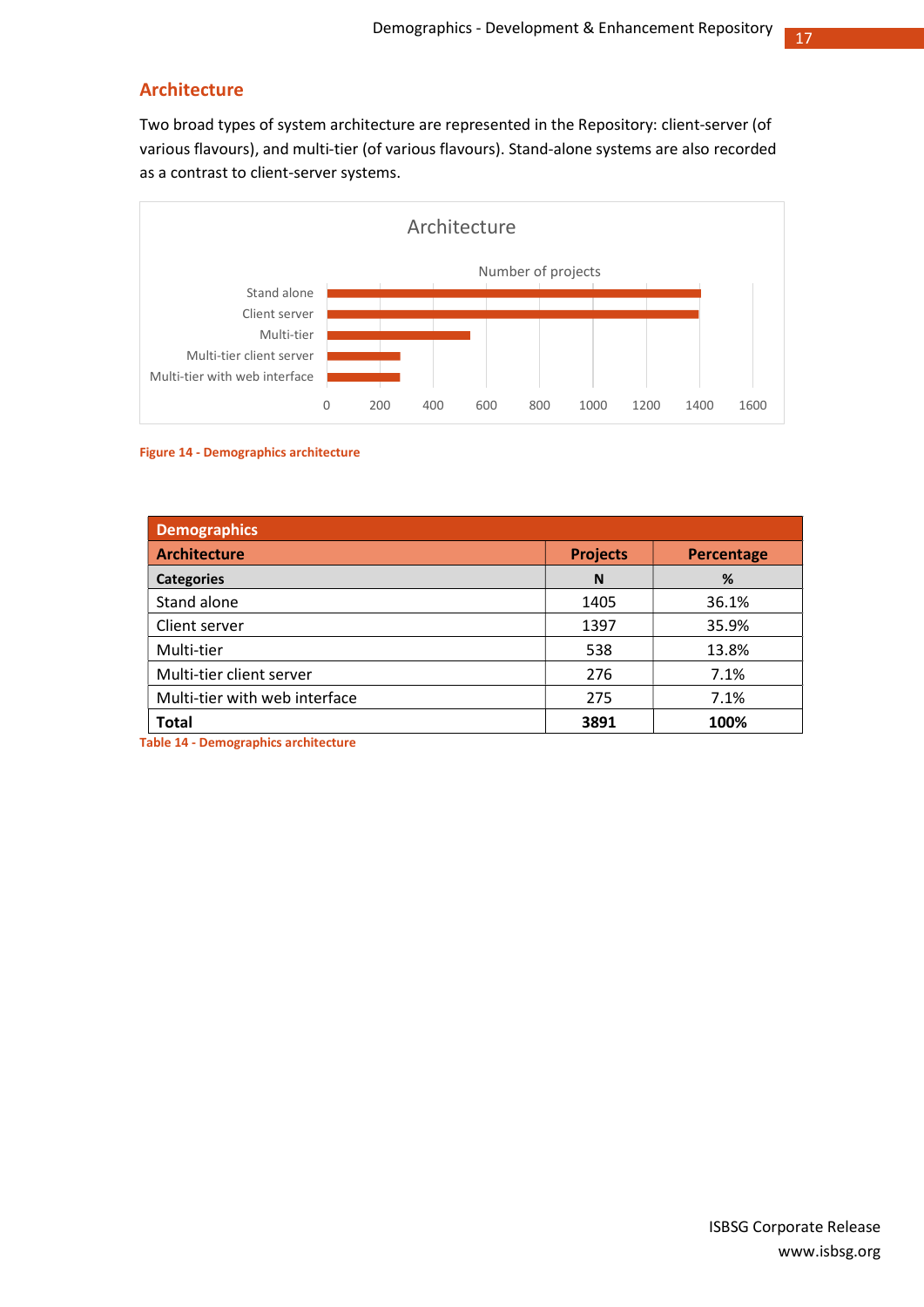## Development environment

Development platform





| <b>Demographics</b>         |                 |            |
|-----------------------------|-----------------|------------|
| <b>Development platform</b> | <b>Projects</b> | Percentage |
| <b>Categories</b>           | N               | %          |
| Multi                       | 1983            | 34.2%      |
| Mainframe                   | 1893            | 32.6%      |
| Personal computer           | 1296            | 22.3%      |
| Mid-range                   | 634             | 10.9%      |
| <b>Total</b>                | 5806            | 100%       |

Table 15 - Demographics development platform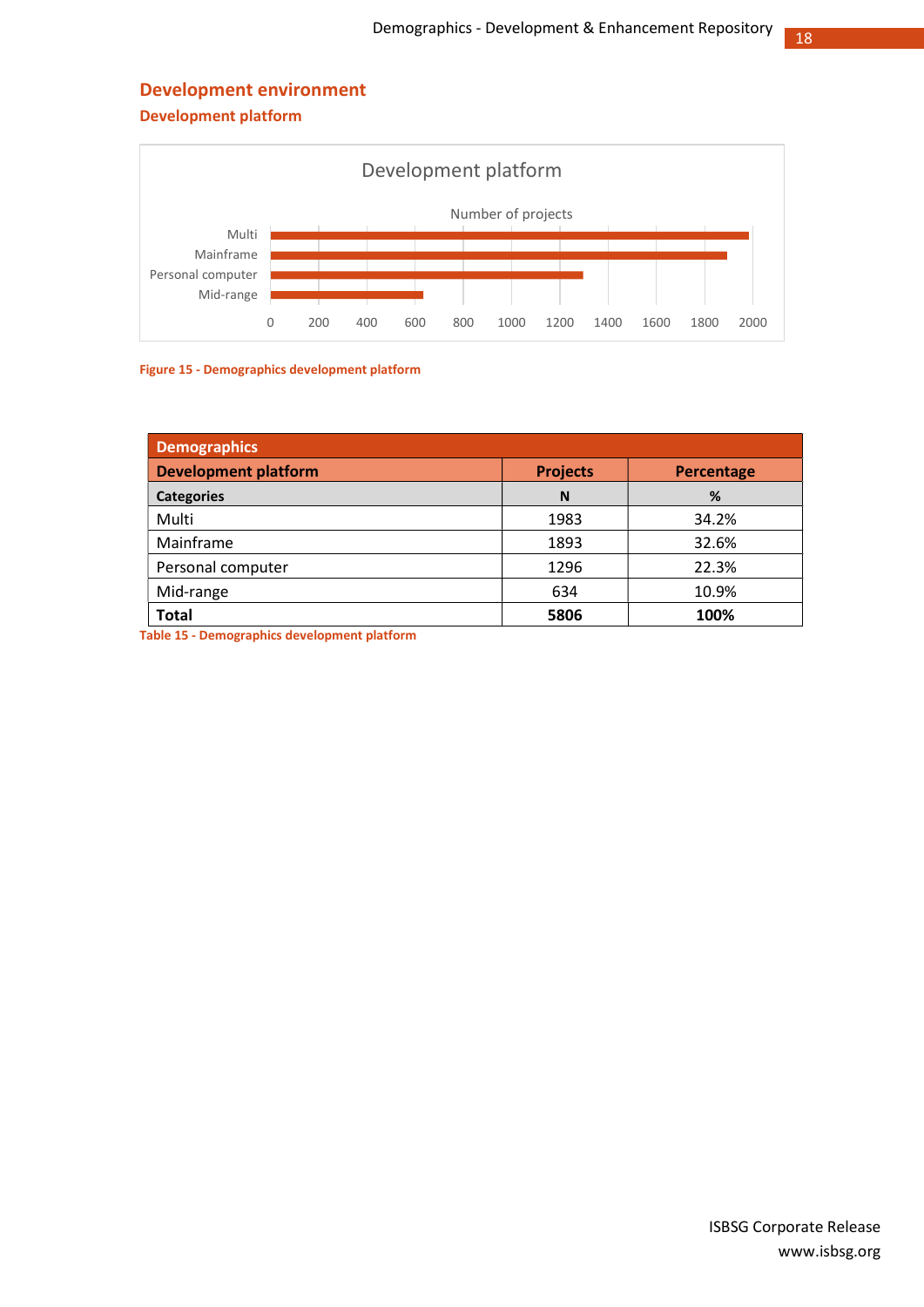#### Type of programming language

There are many languages recorded in the repository. This can make it difficult to compare some projects. Consequently, languages are classified by type as shown below.



Figure 16 - Demographics type of programming language

| <b>Demographics</b>                 |                 |                   |
|-------------------------------------|-----------------|-------------------|
| <b>Type of programming language</b> | <b>Projects</b> | <b>Percentage</b> |
| <b>Categories</b>                   | N               | %                 |
| 2nd generation language             | 22              | 0.3%              |
| 3rd generation language             | 5593            | 68.4%             |
| 4th generation language             | 2361            | 28.9%             |
| 5th generation language             | 39              | 0.5%              |
| Application generator               | 159             | 1.9%              |
| <b>Total</b>                        | 8173            | 100%              |

Table 16 - Demographics type of programming language

Over 160 programming languages are represented in the Repository. 3<sup>rd</sup> generation languages dominate, but 4<sup>th</sup> generation languages are also very well represented.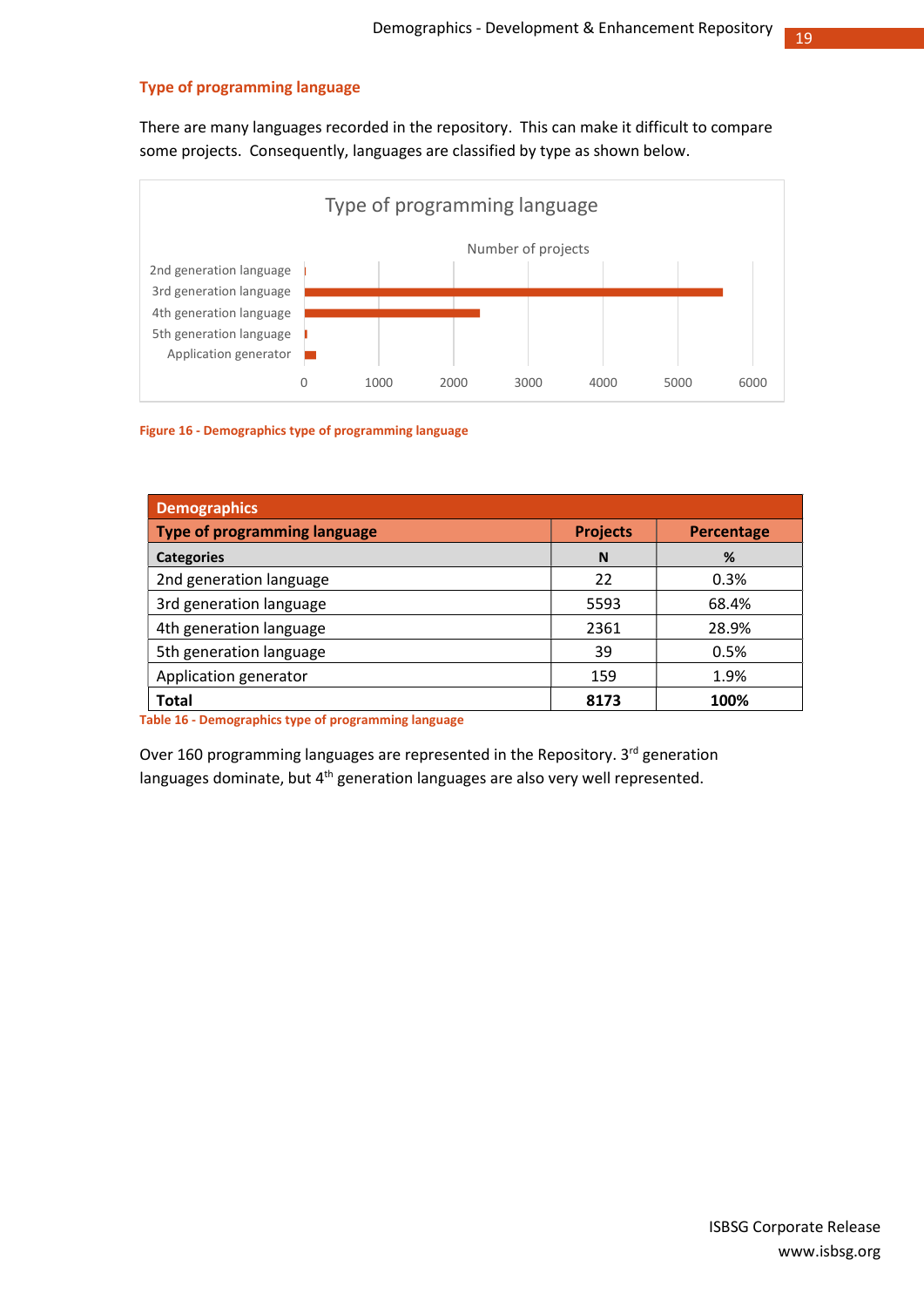#### Primary programming languages 3rd generation languages

This is the programming language that has been nominated by the project submitter as the primary programming language.



#### Figure 17 - Demographics primary programming languages 3rd generation languages

| <b>Demographics</b>                  |                 |            |
|--------------------------------------|-----------------|------------|
| <b>Primary programming languages</b> | <b>Projects</b> | Percentage |
| <b>3rd generation languages</b>      | N               | %          |
| Java                                 | 2087            | 37.3%      |
| <b>COBOL</b>                         | 1101            | 19.7%      |
| <b>Visual Basic</b>                  | 498             | 8.9%       |
| PL/I                                 | 402             | 7.2%       |
| $C++$                                | 392             | 7.0%       |
| C                                    | 326             | 5.8%       |
| PL/SQL                               | 238             | 4.3%       |
| C#                                   | 139             | 2.5%       |
| Scripting                            | 71              | 1.3%       |
| Other                                | 339             | 6.1%       |
| <b>Total</b>                         | 5593            | 100%       |

Table 17 - Demographics primary programming languages 3rd generation languages

Other 3rd generation languages in the Repository include PHP, TIBCO, Periphonics, HTML, Pro\*C, C#.NET, RPG, JavaScript and Smalltalk.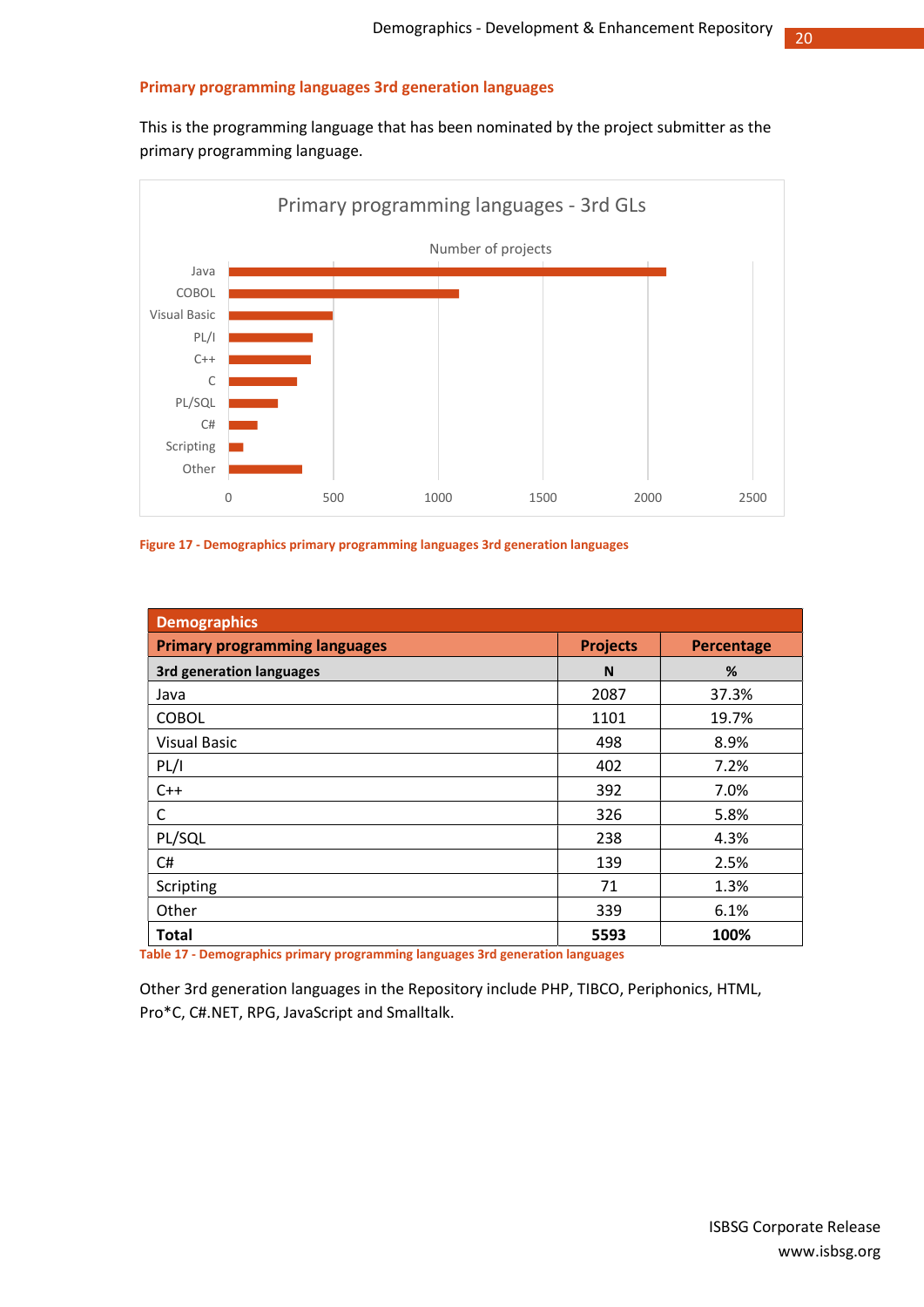# or any programming languages - 4th GLs<br>
Number of projects<br>
Number of projects<br>
Number of projects<br>
Number of projects<br>
Number of projects<br>
Number of projects<br>
Number of projects<br>
Number of projects<br>
Number of projects<br>
Nu .Net ORACLE Amdocs framework ABAP **Demokratischer Aber aus der Eine** SQL **Extending the SQL** NATURAL Delphi Access PowerBuilder ASP **The Contract of the Contract of Security** Other Number of projects Primary programming languages - 4th GLs<br>
Number of projects<br>
Primary programming languages - 4th GLs<br>
Number of projects

#### Primary programming languages 4th generation languages

Figure 18 - Demographics primary programming languages 4th generation languages

| <b>Demographics</b>                  |                 |            |
|--------------------------------------|-----------------|------------|
| <b>Primary programming languages</b> | <b>Projects</b> | Percentage |
| 4th generation languages             | N               | %          |
| .Net                                 | 545             | 23.1%      |
| <b>ORACLE</b>                        | 466             | 19.7%      |
| Amdocs framework                     | 287             | 12.2%      |
| ABAP                                 | 223             | 9.4%       |
| SQL                                  | 159             | 6.7%       |
| <b>NATURAL</b>                       | 103             | 4.4%       |
| Delphi                               | 67              | 2.8%       |
| Access                               | 56              | 2.4%       |
| PowerBuilder                         | 52              | 2.2%       |
| <b>ASP</b>                           | 46              | 1.9%       |
| Other                                | 357             | 15.1%      |
| Total                                | 2361            | 100%       |

Table 18 - Demographics primary programming languages 4th generation languages

Other 4GLs represented in the Repository include Siebel, Lotus Notes, Mendix, Visual C++, ASP.Net, EASYTRIEVE, FOCUS, CLIPPER and CSP.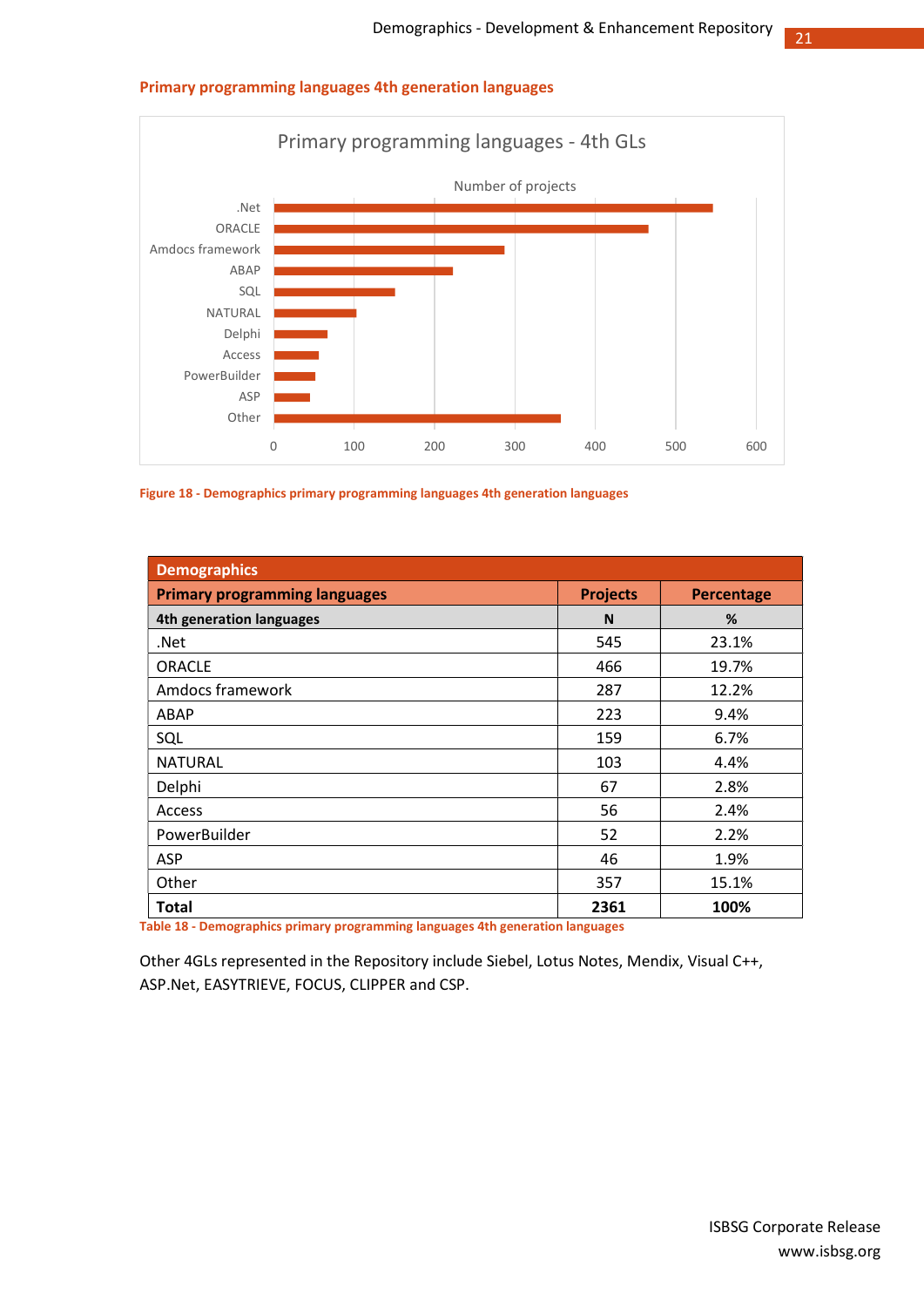#### Application generators



#### Figure 19 - Demographics application generators

| Demographics                  |                 |            |  |
|-------------------------------|-----------------|------------|--|
| <b>Application generators</b> | <b>Projects</b> | Percentage |  |
| <b>Programming languages</b>  | N               | %          |  |
| COOL:GEN                      | 109             | 68.6%      |  |
| <b>TELON</b>                  | 34              | 21.4%      |  |
| <b>HPS</b>                    | 14              | 8.8%       |  |
| Other                         | າ               | 1.3%       |  |
| <b>Total</b>                  | 159             | 100%       |  |

Table 19 - Demographics application generators

Few projects that used application generators have been contributed to the Repository in recent years. The most recent projects that used application generators were implemented in 2008.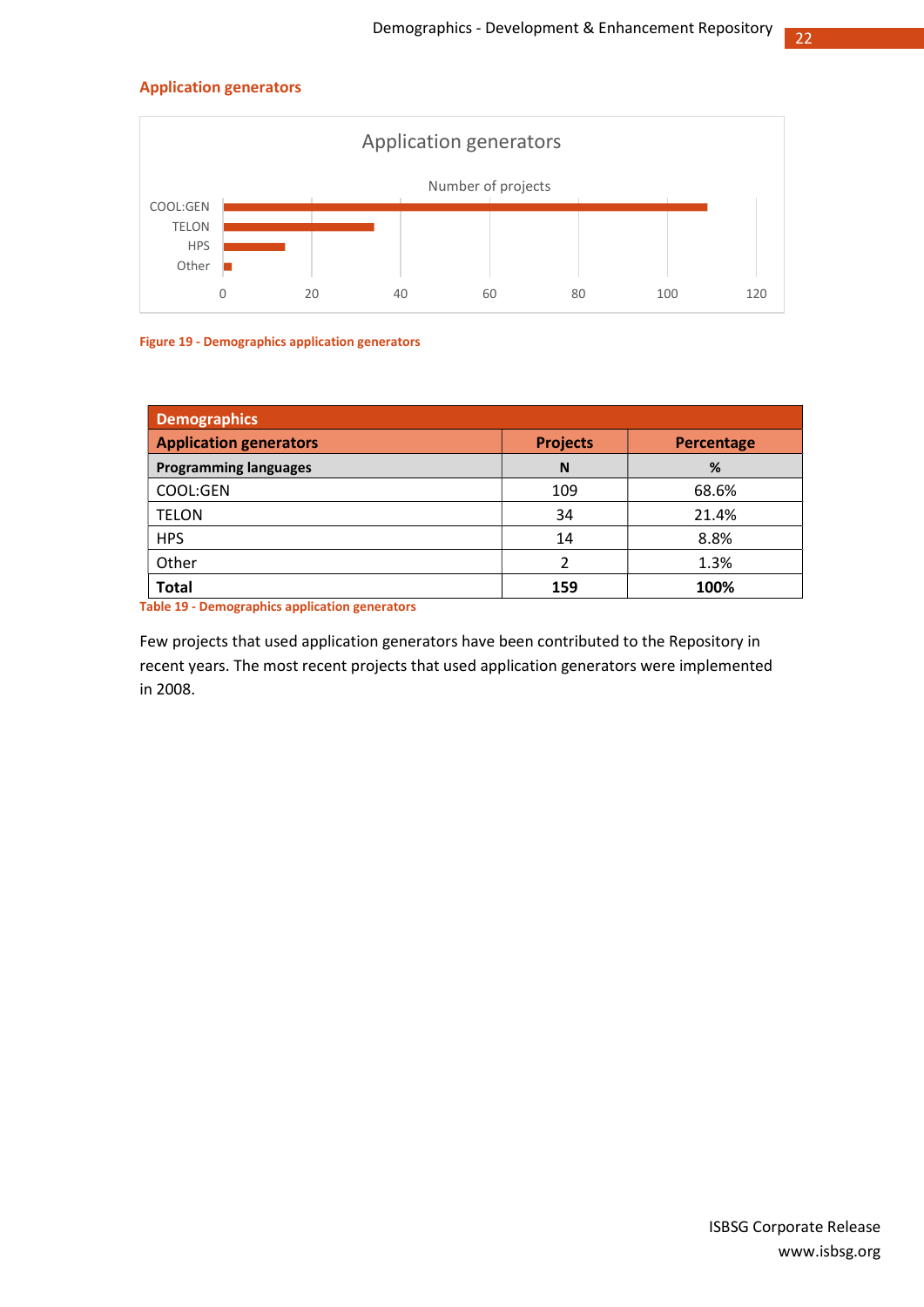## Methodologies and Techniques

These describe the various methodologies and techniques that may have been used during the execution of a project. They have not been related to specific project activities, and therefore may apply to any part of the development lifecycle.

For ISBSG purposes a methodology (Agile, JAD, Waterfall etc.) applies to the whole project development process. This is distinct from techniques (Data Modelling, OO Analysis etc.), which apply to individual activities within the development process.

Some projects mention more than one methodology (e.g. some JAD projects also use RAD and/or timeboxing), and some mention more than one technique.

#### Methodology



#### Figure 20 - Demographics methodology

| <b>Demographics</b>                 |                 |                   |
|-------------------------------------|-----------------|-------------------|
| <b>Methodology</b>                  | <b>Projects</b> | <b>Percentage</b> |
| <b>Methodologies</b>                | N               | %                 |
| Waterfall                           | 4024            | 70.4%             |
| Agile, RUP                          | 1072            | 18.7%             |
| Rapid Application Development (RAD) | 153             | 2.7%              |
| Joint Application Development (JAD) | 152             | 2.7%              |
| Multi-functional teams              | 137             | 2.4%              |
| Timeboxing                          | 39              | 0.7%              |
| <b>Iterative</b>                    | 32              | 0.6%              |
| More than 1 methodology             | 110             | 1.9%              |
| <b>Total</b>                        | 5719            | 100%              |

Table 20 - Demographics methodology

Of the 152 JAD projects, 37 also mention RAD, 45 also mention multi-functional teams, and 10 also mention timeboxing.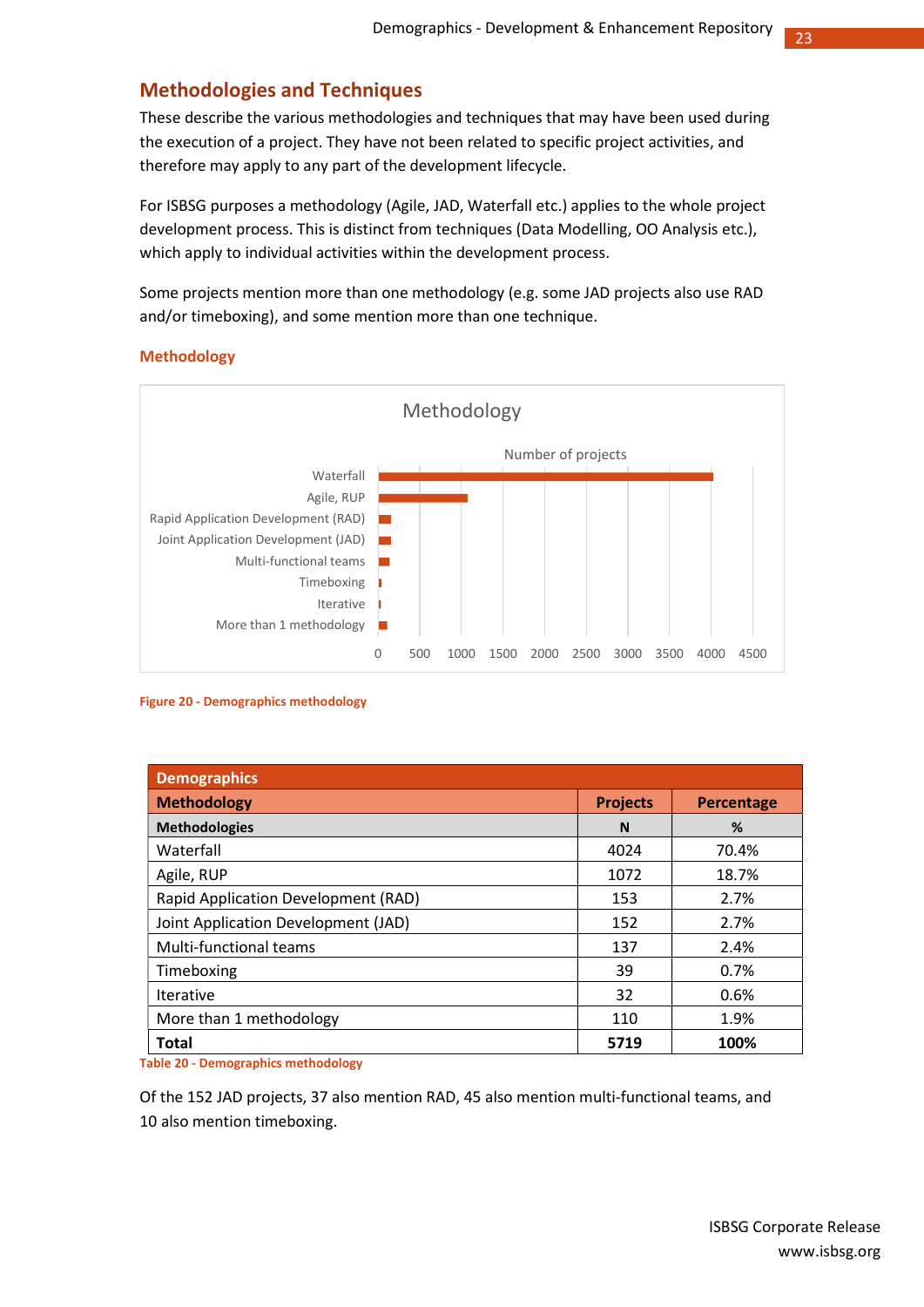#### Specification, design and development techniques

The following graph and table combine information from all three of these fields, as well as considering specification documents, and design documents.



Figure 21 - Demographics specification, design and development

| <b>Demographics</b>                              |                 |                   |
|--------------------------------------------------|-----------------|-------------------|
| Specification, design and development techniques | <b>Projects</b> | <b>Percentage</b> |
| <b>Techniques</b>                                | N               | %                 |
| Data modelling                                   | 2367            | 23.8%             |
| Object Oriented Analysis/Design, UML             | 2171            | 21.8%             |
| Prototyping                                      | 2147            | 21.6%             |
| Business area modelling                          | 2008            | 20.2%             |
| Standards (ISO 9000; CMM, CMMI)                  | 492             | 4.9%              |
| Process modelling                                | 332             | 3.3%              |
| <b>Regression testing</b>                        | 164             | 1.6%              |
| Reviews, inspections, walkthroughs               | 127             | 1.3%              |
| Event modelling                                  | 92              | 0.9%              |
| Pair testing                                     | 31              | 0.3%              |
| <b>Activity modelling</b>                        | 9               | 0.1%              |
| More than 1 development technique used           | 2566            | 25.8%             |

Table 21 - Demographics specification, design and development